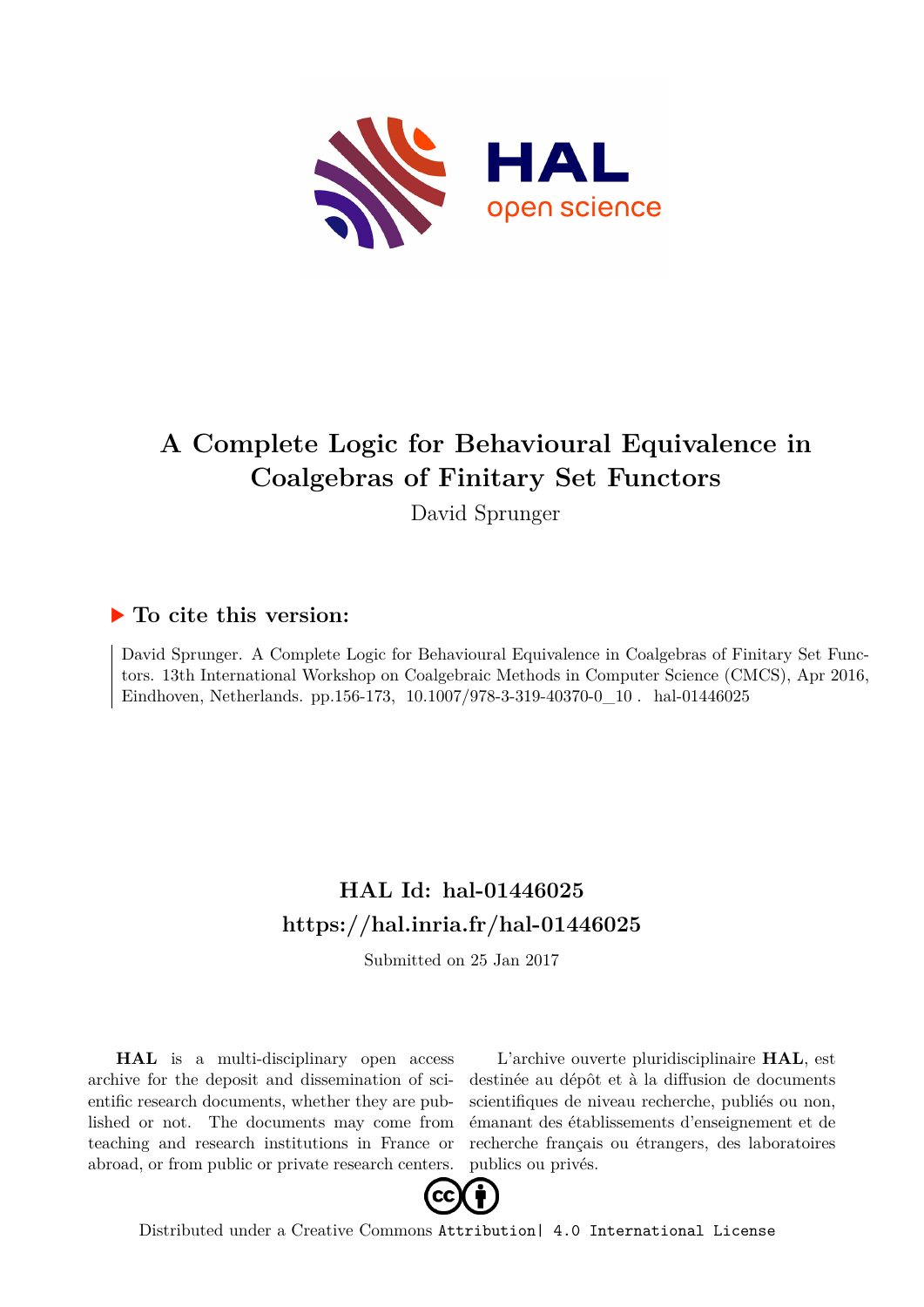# A complete logic for behavioural equivalence in coalgebras of finitary set functors

David Sprunger

Indiana University

Abstract. This paper presents a sound and complete sequent-style deduction system for determining behavioural equivalence in coalgebras of finitary set functors preserving weak pullbacks. We select finitary set functors because they are quotients of polynomial functors: the polynomial functor provides a ready-made signature and the quotient provides necessary additional axioms. We also show that certain operations on functors can be expressed with uniform changes to the presentations of the input functors, making this system compositional for a range of widely-studied classes of functors, such as the Kripke polynomial functors. Our system has roots in the  $FLR_0$  proof system of Moschovakis et al., particularly as used by Moss, Wennstrom, and Whitney for nonwellfounded sets. Similarities can also be drawn to expression calculi in the style of Bonsangue, Rutten, and Silva.

# 1 Introduction

In this paper, we propose a logic for detecting bisimilar states in coalgebras of finitary Set-endofunctors. We focus on finitary functors because they have presentations whereby they can be represented as the quotient of a signature functor by a collection of equations.<sup>1</sup> The signature provides a syntax in which the coalgebras can be expressed, and the equations add the axioms necessary to distinguish reasoning among functors of similar syntax.

In particular, we will consider *specifications* on sets of variables in the signature of finitary functors. These are total assignments of variables to terms which serve as definitions, and may be considered a recasting of the longstanding tradition of systems of simultaneous equations going back to Kahn, Manna and Vuillemin, and Lawvere. We show every coalgebra of a finitary functor has at least one corresponding specification.

Our system is comparable to  $FLR_0$ , as considered by Moss in [2] and Moss et al. in [3]. FLR<sub>0</sub> has distinctive terms of the form  $x_i$  where  $\{x_1 =$ 

<sup>1</sup> Finitary functors in finitely presentable categories outside of Set may also have finitary presentations, see [1].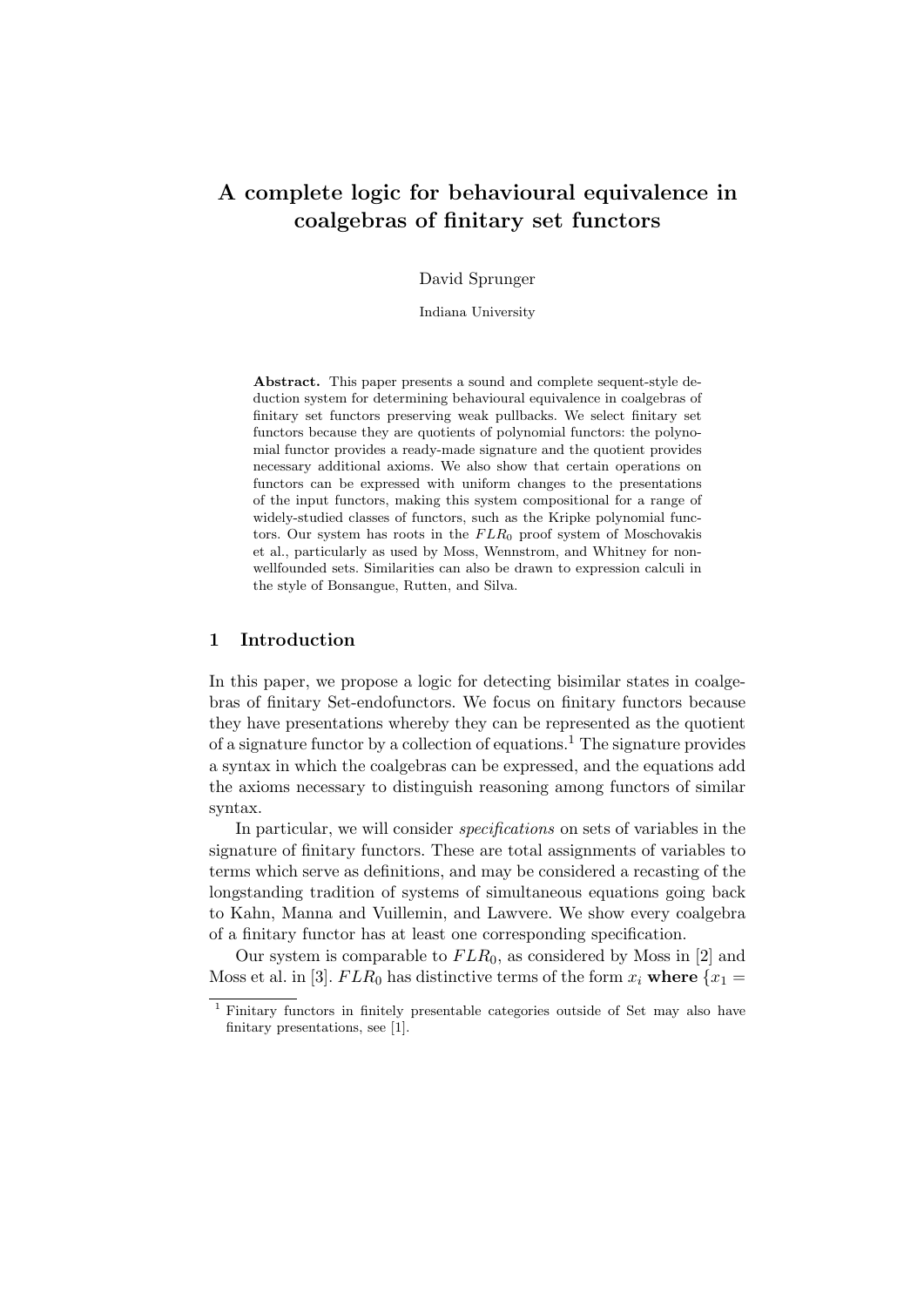$A_1, \ldots, x_n = A_n$ . This where operator binds variables, but also allows terms to carry their context. As a consequence, many of the  $FLR_0$  rules concern moving a definition in and out of a subscope or evolving the term before the where clause. We avoid these issues by fixing a specification sending  $x_i$  to  $A_i$ , roughly, and considering terms with this context backgrounded. Additionally,  $FLR_0$  and the full  $FLR$  language are intended as general languages of recursion with semantics of various flavors. The application here to coalgebras distinguishes our version somewhat.

We might also compare this work to that of Bonsangue et al. in [4] and [5] or Milius' related work in the setting of vector spaces [6], where a  $\mu$  operator provides a similar variable binding. The work of Bonsangue et al. feature an inductive class of functors, the so-called Kripke polynomial functors, and a syntax of expressions based on the inductive class. They build a sound and complete axiomatization for these expressions which is compositional, meaning the laws involved are built in parallel with the definition of the functor and the expressions. We show that the presentations involved in our setting enjoy similar compositional properties.

In Chapter 5 of Silva's PhD thesis [7] and the related paper [8], she gives an extension of this  $\mu$  calculus to finitary functors, demonstrating that the expressions of this calculus exactly coincide with the behaviours of locally finite coalgebras. However, at the end of this work, questions regarding axiomatization and uniform proofs of soundness and completeness for the system are left open.

We are able to prove soundness and completeness for our logic for the finitary functors which preserve weak pullbacks, a common condition with numerous pleasant coalgebraic consequences including that bisimilarity and behavioural equivalence coincide, see Rutten [9]. In particular, polynomial functors and the finite powerset functor preserve weak pullbacks, so the functors in our setting properly include those of Bonsangue et al. and Moss et al.

Outline. In Section 2, we briefly recall some background on coalgebras, signatures, and finitary functors. This section introduces the interplay between coalgebras of a finitary functor and coalgebras of its related signature functor that are of central importance to later sections. In Section 3, we introduce bisimulation up-to-presentation, a novel up-to technique which permits expressing bisimulations for finitary functors in terms of bisimulations for their signatures. In Section 4, we present a formal proof system capturing the notion of bisimulation-up-to. We show this system is sound and complete in the sense that it detects the bisimilarity of states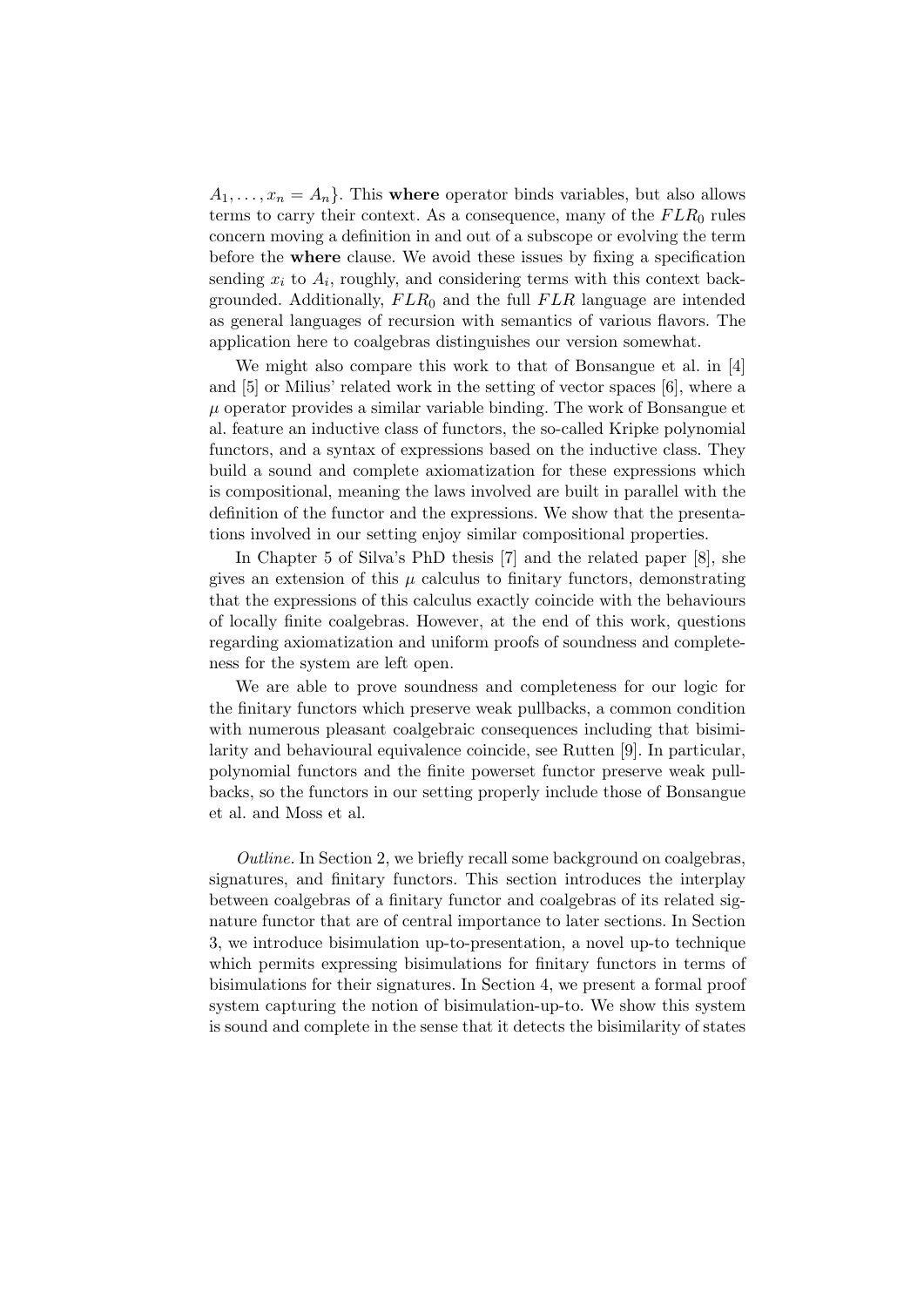in coalgebras for finitary functors preserving weak pullbacks. In Section 5, we note that signatures for previously studied inductive classes of these functors–including the Kripke polynomial functors–can be constructed compositionally. This allows the proof system developed in Section 4 to be constructed compositionally as well.

# 2 Background

In this section, we recall definitions and basic results about coalgebras, finitary signatures, finitary functors, and introduce the notion of a specification. Our setting is the category Set, and all functors are assumed to be Set-endofunctors. Additionally, we will often assume functors preserve weak pullbacks, but make a special note when this assumption is needed.

#### 2.1 Coalgebras

Given a Set-endofunctor  $F$ , an  $F$ -coalgebra is a set  $X$  together with a map  $f: X \to FX$ . The set is often called the *carrier* of the coalgebra, while  $f$  gives its structure or dynamics.

A coalgebra morphism from an F-coalgebra  $(X, f)$  to another Fcoalgebra  $(Y, g)$  is a map  $\varphi: X \to Y$  such that the following diagram commutes:

$$
X \xrightarrow{f} FX
$$
  
\n
$$
\varphi \downarrow \qquad \qquad \downarrow F\varphi
$$
  
\n
$$
Y \xrightarrow{g} FY
$$

F-coalgebras together with coalgebra morphisms between them form a category, often denoted  $\mathbf{Coalg}_F$ . Of particular interest are the F where  $Coalg_F$  has a final object. This final coalgebra has a natural interpretation as a semantic object: since there is a unique coalgebra morphism from any  $F$ -coalgebra into it, points in coalgebras which have the same image in the final coalgebra can be considered (behaviourally) equivalent to one another.

A related notion is that of an (Aczel-Mendler) F-bisimulation on a coalgebra. An F-bisimulation is a relation  $R \subseteq X \times X$  such that there is an F-coalgebra structure on R,  $\rho$ , such that the following diagram holds:<sup>2</sup>

<sup>&</sup>lt;sup>2</sup> Throughout this paper we will write  $\pi_i$  for the more cumbersome  $\pi_i|_R$ .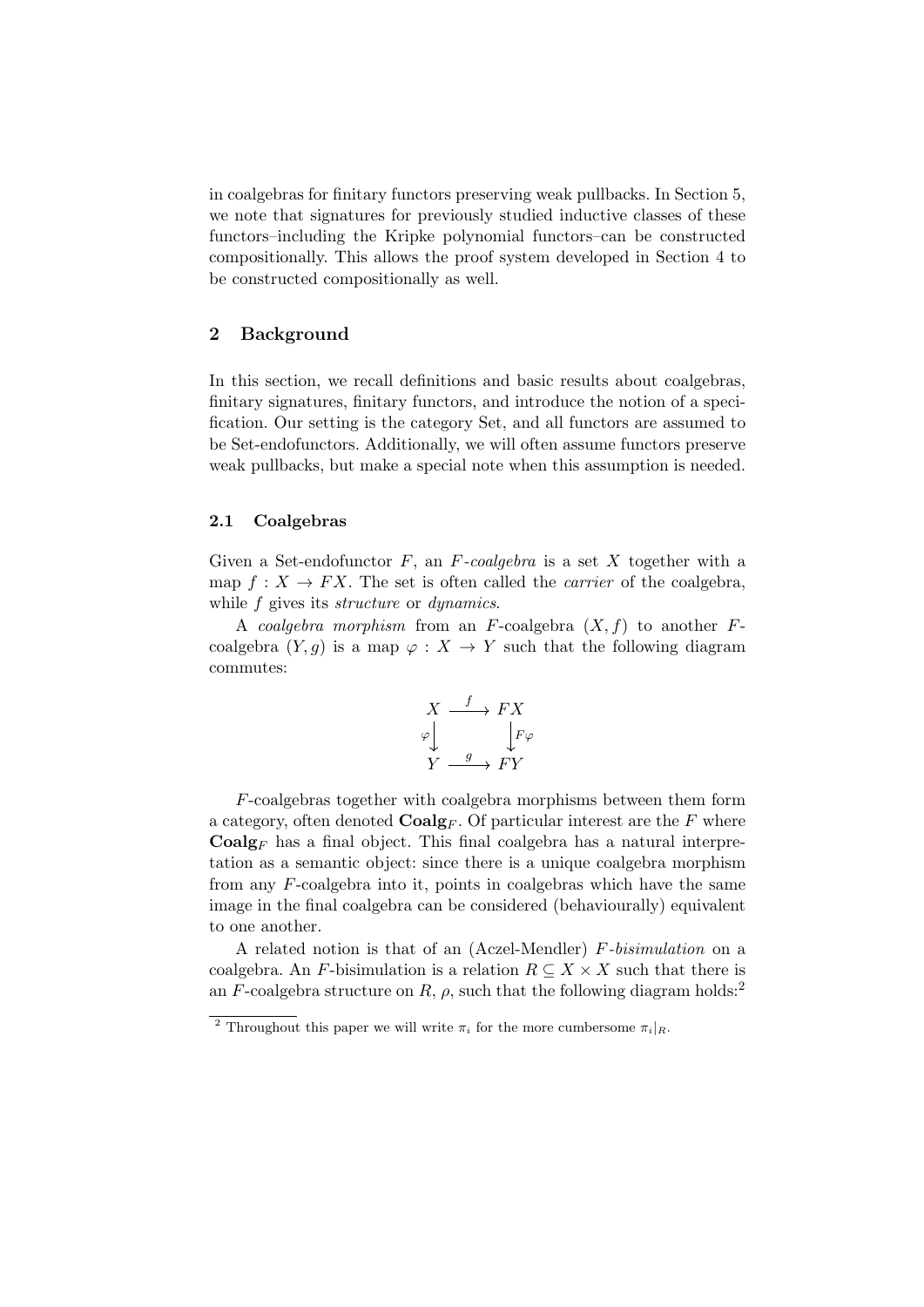

Roughly speaking, a relation is a bisimulation if two points in a coalgebra being related implies their structures are also related. This gives a different notion of equivalence, which is known to coincide with the behavioural equivalence for weak pullback preserving functors. For more details, we refer the reader to Rutten [9].

#### 2.2 Finitary Signatures and Functors

A finitary signature is a set  $\Sigma$  with a map  $ar : \Sigma \to \omega$ . In the sequel, we often abbreviate "finitary signature" to "signature" and refer to the signature as  $\Sigma$  instead of  $(\Sigma, ar)$  when there is no risk of confusion. The elements of  $\Sigma$  are the *symbols* of the signature, and each symbol  $f \in \Sigma$ has the *arity*  $ar(f)$ . The collection of all symbols with arity n is denoted  $\Sigma_n$ .

Each finitary signature has an associated *signature functor*,  $H_{\Sigma}$ , given by  $\prod_n \sum_n \times X^n$ . We denote a typical element of  $H_\Sigma X$  by  $f(x_1, \ldots, x_{ar(f)})$ if  $x_i \in X$  or  $f(x)$  if  $x : ar(f) \to X$ .  $H_\Sigma X$  is often referred to as the set of all "flat terms" using symbols from  $\Sigma$  with variables from  $X$ .

F is a finitary functor if there is a finitary signature  $\Sigma$  together with a (pointwise) epic natural transformation  $\epsilon: H_{\Sigma} \to F$ <sup>3</sup>. If F is a finitary functor, we say  $(\Sigma, \epsilon)$  is a presentation of F. Finitary functors have a number of alternate characterizations, including functors which preserve  $\omega$ -filtered colimits [1].

*Example 1.* For each set A, the constant functor  $FX = A$  is finitary with signature  $\Sigma = \Sigma_0 = A$  and the transformation  $\epsilon$  with components  $\epsilon_X : a() \mapsto a$ .

*Example 2.* The identity functor is finitary with signature  $\Sigma = \Sigma_1 = \{*\}$ and the transformation  $\epsilon$  with components  $\epsilon_X : * (x) \mapsto x$ .

*Example 3.* The finite powerset functor  $\mathcal{P}_{\omega}$  is finitary with signature  $\Sigma_n =$  ${\lbrace \sigma_n \rbrace}$  and the transformation  $\epsilon_X : \sigma_n(x_1, \ldots, x_n) \mapsto {\lbrace x_1, \ldots, x_n \rbrace}$ . Note that unlike the previous two transformations, this  $\epsilon$  is not an isomorphism.

<sup>&</sup>lt;sup>3</sup> That is, we are assuming each component  $\epsilon_X$  is epic. For natural transformations between functors into Set, pointwise epic and epic in the functor category coincide. [10, p. 91]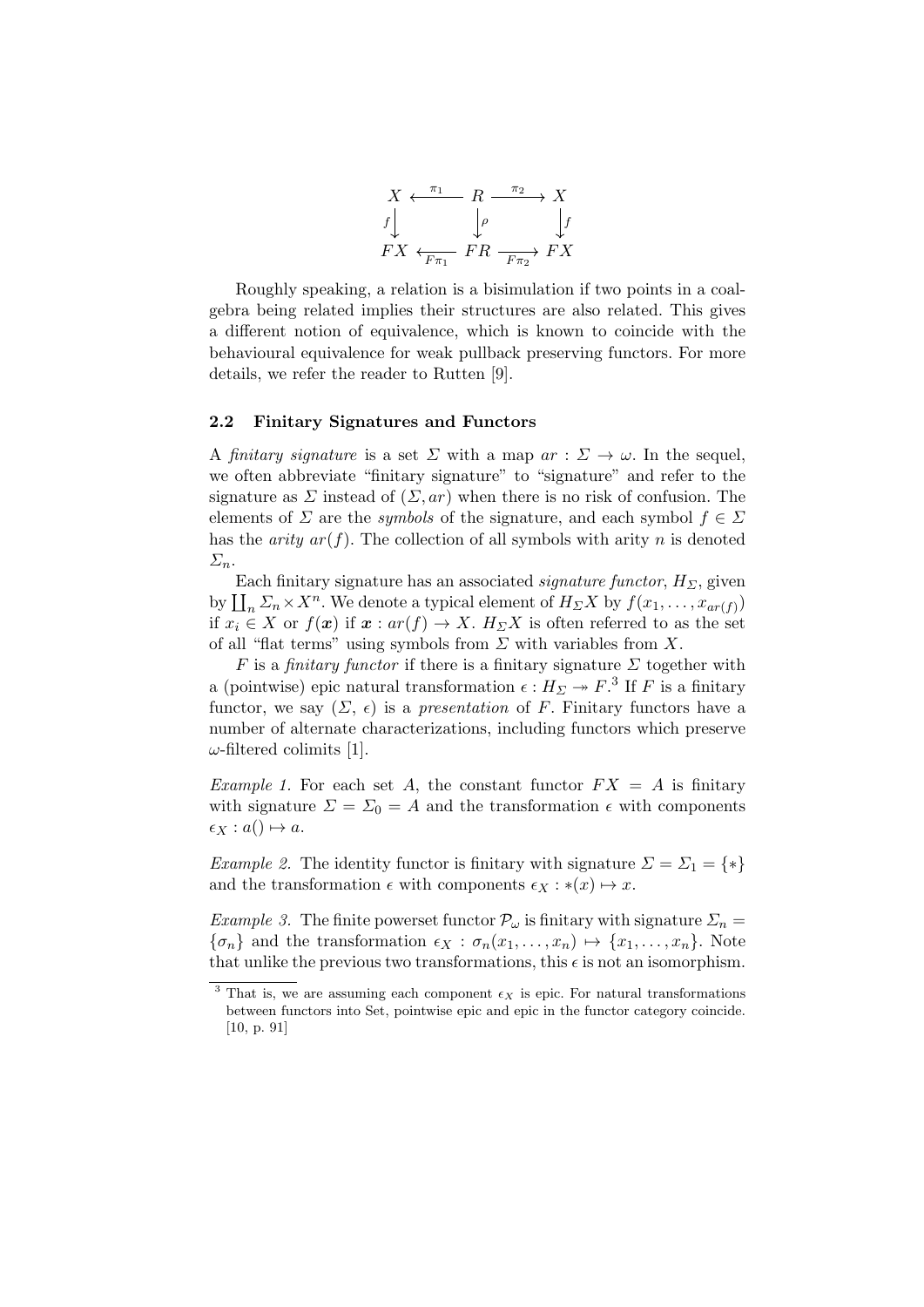*Example 4.* The 3 powerset functor  $P_3$ , which assigns each set to the set of its subsets of cardinality  $<$  3, is finitary with signature  $\Sigma_n = {\lbrace \sigma_n \rbrace}$  for  $0 \leq n < 3$  and the same  $\epsilon$  as in  $P_{\omega}$ , restricted to the smaller set of terms.

*Example 5.* The functor  $ZX = \{0, 1\} \times X \times X$  is finitary with signature  $\Sigma = \Sigma_2 = \{0 : \text{zip}, 1 : \text{zip}\}$  and transformation given by

$$
\epsilon_X(i: \mathrm{zip}(x_1, x_2)) = (i, x_1, x_2).
$$

We call this the "zip functor" in the sequel, though this is not standard terminology.

A specification in the signature  $\Sigma$  is an  $H_{\Sigma}$ -coalgebra, a set X together with a function  $d: X \to H_{\Sigma}X$ . Elements of X are called variables, and d gives their *definition*. Every specification in the signature of a finitary functor F gives rise to an F-coalgebra: given  $d: X \to H_{\Sigma}X$  postcomposing with  $\epsilon_X$  yields  $\epsilon_X \circ d : X \to FX$ .

A single  $F$ -coalgebra  $(X, f)$  will correspond to potentially many specifications in its signature. For each section s of  $\epsilon_X$ , the composition  $s \circ f : X \to H_{\Sigma}X$  is a specification in  $\Sigma$ . The F-coalgebra related to each of these specifications will be, not surprisingly,  $(X, f)$ . Note at least one section of  $\epsilon_X$  is guaranteed to exist since Set has split epis.

At a broad level, this paper could be seen as an attempt to use the quotient relationship  $\epsilon : H_{\Sigma} \to F$  between the functors  $H_{\Sigma}$  and F to understand the relationships between  $H_{\Sigma}$ - and F-coalgebras and particularly the relationships between  $H_{\Sigma}$ - and F-bisimulations. Rather than constantly clarifying which functor we are considering, we hereafter reserve "specification" to mean an  $H_{\Sigma}$ -coalgebra, and the undecorated "coalgebra" to mean F-coalgebra.

Since we can readily recast specifications and coalgebras for finitary Set functors, we translate standard notions from coalgebras to specifications. For example, R is an F-bisimulation on the specification  $(X, d)$ when it is an F-bisimulation on the coalgebra  $(X, \epsilon_X \circ d)$ , the standard semantics for a variable in a specification is its image in a given final Fcoalgebra, and two variables are behaviourally equivalent when they have the same standard semantics. Note that though the standard semantics of a variable depends on the final coalgebra under consideration, whether two variables are behaviourally equivalent is independent of this choice.

We write  $\models$ (*X*,*d*)  $x = y$  when x and y are behaviourally equivalent states in the specification. When the specification is clear from context, we write  $\models x = y$ . (This notation will be relevant mostly in Section 4.)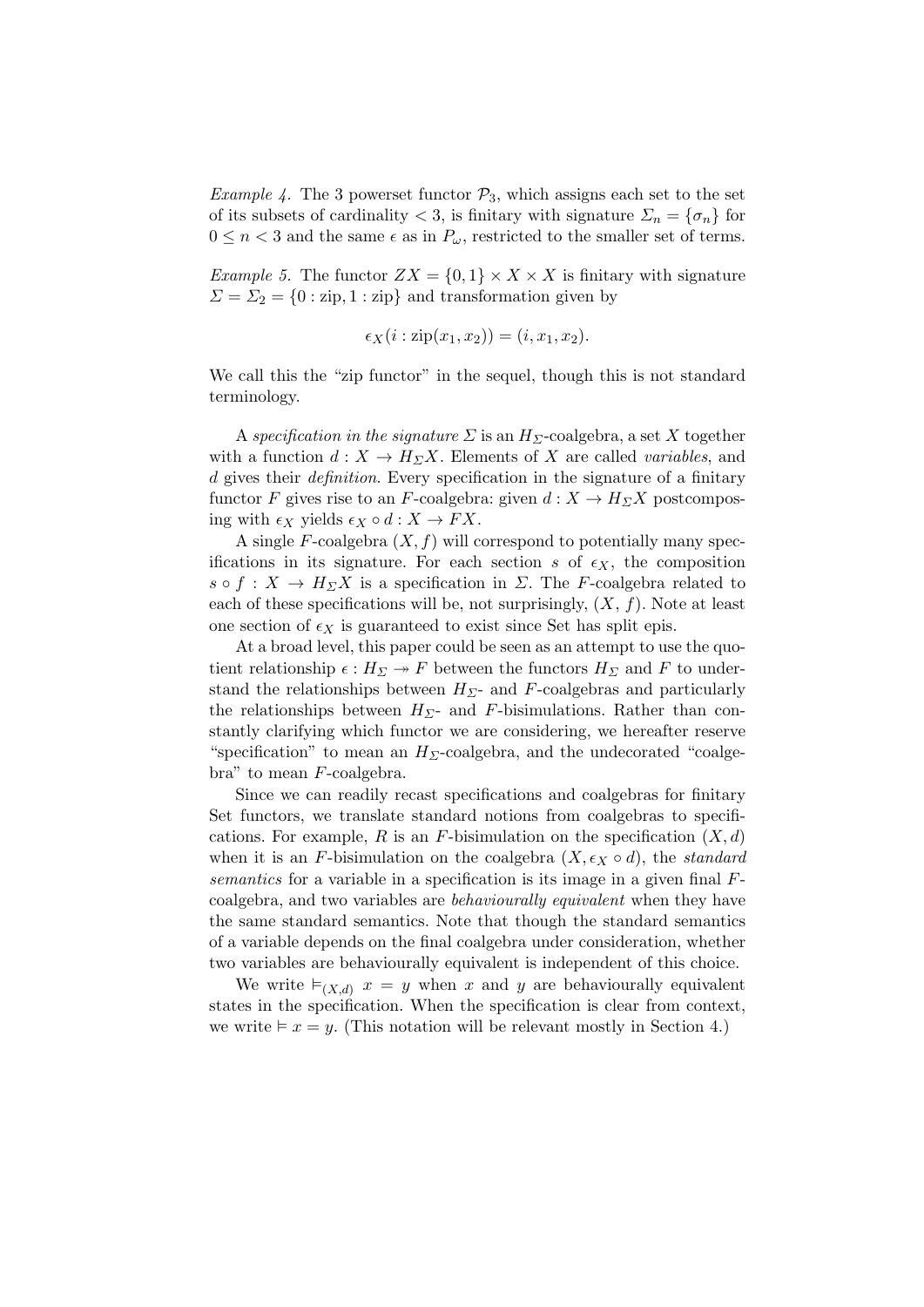*Example 6.* We can give a specification for the zip functor with  $X =$  ${x, y, z, w}$  and

$$
d(x) = 0 : \dot{\text{zip}}(y, z)
$$
  
\n
$$
d(y) = 1 : \dot{\text{zip}}(x, w)
$$
  
\n
$$
d(w) = 0 : \dot{\text{zip}}(w, z)
$$

As shown by Kupke and Rutten in [11] and Grabmayer et al. in [12], a final coalgebra for this functor is the set of streams in  $\{0, 1\}$ .<sup>4</sup> With this final coalgebra in mind the standard semantics for  $x$  is the Thue-Morse sequence.

Example 7. Another zip specification for  $Y = \{x, y, z, w, u, v, q\}$  is given by

$$
d(x) = 0 : \dot{\text{zip}}(y, z) \qquad d(y) = 1 : \dot{\text{zip}}(x, v) \qquad d(v) = 0 : \dot{\text{zip}}(w, u)
$$

$$
d(w) = 0 : \dot{\text{zip}}(w, z) \qquad d(z) = 1 : \dot{\text{zip}}(z, w) \qquad d(u) = 1 : \dot{\text{zip}}(u, v)
$$

$$
d(q) = 0 : \dot{\text{zip}}(y, u)
$$

In this specification, the states x and q are behaviourally equivalent. Our goal is to give a uniform account for detecting this behavioural equivalence.

Note also  $x$  in this example and  $x$  in Example 6 are behaviourally equivalent. We could consider the problem of showing the equivalence of two variables in two separate specifications, but by taking the disjoint union of the two specifications and determining equivalence within this single joint specification we get the same effect.

#### 3 Bisimulation up to Presentation

In this section, we introduce the notion of bisimulation up to presentation. Roughly, bisimulations up to presentation are  $H_{\Sigma}$ -bisimulations relaxed up to the kernel of  $\epsilon$  in such a way that they correspond nicely to Fbisimulations. This allows us to detect  $F$ -bisimulations using the more syntactic  $H_{\Sigma}$ -bisimulations and so-called  $\epsilon$  laws. We also give an alternate characterization of bisimulation up to presentation and several related sufficient criteria to conclude that a relation is a subset of the bisimilarity relation.

Since bisimulation up to presentation provides an alternate criterion which suffices for detecting bisimulations, we have intentionally named

Kupke and Rutten actually considered a slight variation on  $Coalg_Z$  which has the same final coalgebra but a slightly different final map.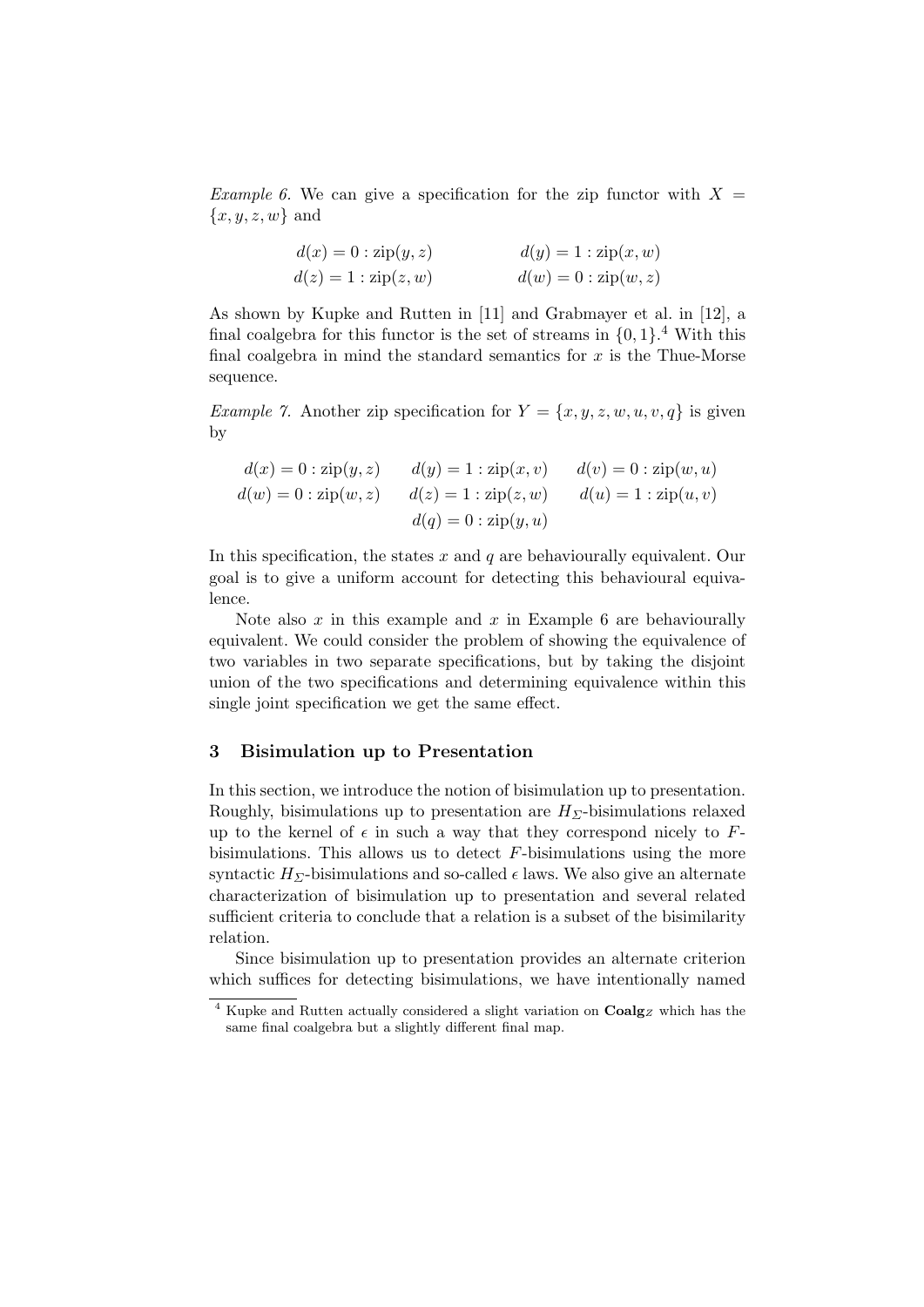this type of relation in the style of enhanced coalgebraic bisimulations studied recently by Rot et al. [13] with veins of research going back to Milner, Park, Sangiorgi, and others. We are also struck by the similarities between the results in Section 3.2 and the flavor of standard up-to results. However, we are unaware of a formal connection between these bodies of work since our setting relates bisimulations of two related functors, and the standard literature deals with bisimulations of a single functor. We would be very glad to learn of a connection, though.

Recall the standard (Aczel-Mendler) bisimulation diagram for an  $H_{\Sigma}$ bisimulation on  $X$ :

$$
X \xleftarrow{\pi_1} R \xrightarrow{\pi_2} X
$$
  
\n
$$
d \downarrow \qquad \qquad \downarrow \rho \qquad \qquad \downarrow \downarrow
$$
  
\n
$$
H_{\Sigma}X \xleftarrow{\pi_1} H_{\Sigma}R \xrightarrow{H_{\Sigma}\pi_2} H_{\Sigma}X
$$

We say  $R \subseteq X \times X$  is a bisimulation up to the presentation  $(\Sigma, \epsilon)$ if there is a  $\rho: R \to H_{\Sigma}R$  such that  $\epsilon_X \circ d \circ \pi_i = \epsilon_X \circ H_{\Sigma} \pi_i \circ \rho$  for  $i \in \{1,2\}$ . That is,  $\rho$  nearly gives R a  $H_{\Sigma}$ -coalgebra structure except that the paths in the diagram above are coequalized by  $\epsilon_X$  instead of commuting outright.



**Theorem 1.** For all specifications  $(X, d)$  for a finitary set functor with presentation  $(\Sigma, \epsilon)$ , a relation  $R \subseteq X \times X$  is an F-bisimulation if and only if it is a bisimulation up to the presentation  $(\Sigma, \epsilon)$ .

*Proof.*  $(\Leftarrow)$  Let  $\rho$  give R the structure of a bisimulation up to the presentation  $(\Sigma, \epsilon)$ . Then  $\epsilon_R \circ \rho$  gives R an F-coalgebra structure such that

$$
X \xleftarrow{\pi_1} R \xrightarrow{\pi_2} X
$$
  
\n
$$
\varepsilon_X \circ d \downarrow \qquad \qquad \downarrow \varepsilon_R \circ \rho \qquad \qquad \downarrow \varepsilon_X \circ d
$$
  
\n
$$
FX \xleftarrow{\pi_1} FR \xrightarrow{\pi_2} FX
$$

commutes, so  $R$  is an  $F$ -bisimulation.

 $(\Rightarrow)$  Given an F-bisimulation structure  $\phi$  on R, we claim  $s \circ \phi$  gives a bisimulation up to presentation structure to  $R$  where  $s$  is any section of  $\epsilon_R$ . To see this, note  $\epsilon_X \circ H_{\Sigma} \pi_i \circ s \circ \phi = F \pi_i \circ \epsilon_R \circ s \circ \phi = F \pi_i \circ \phi = \epsilon_X \circ d \circ \pi_i$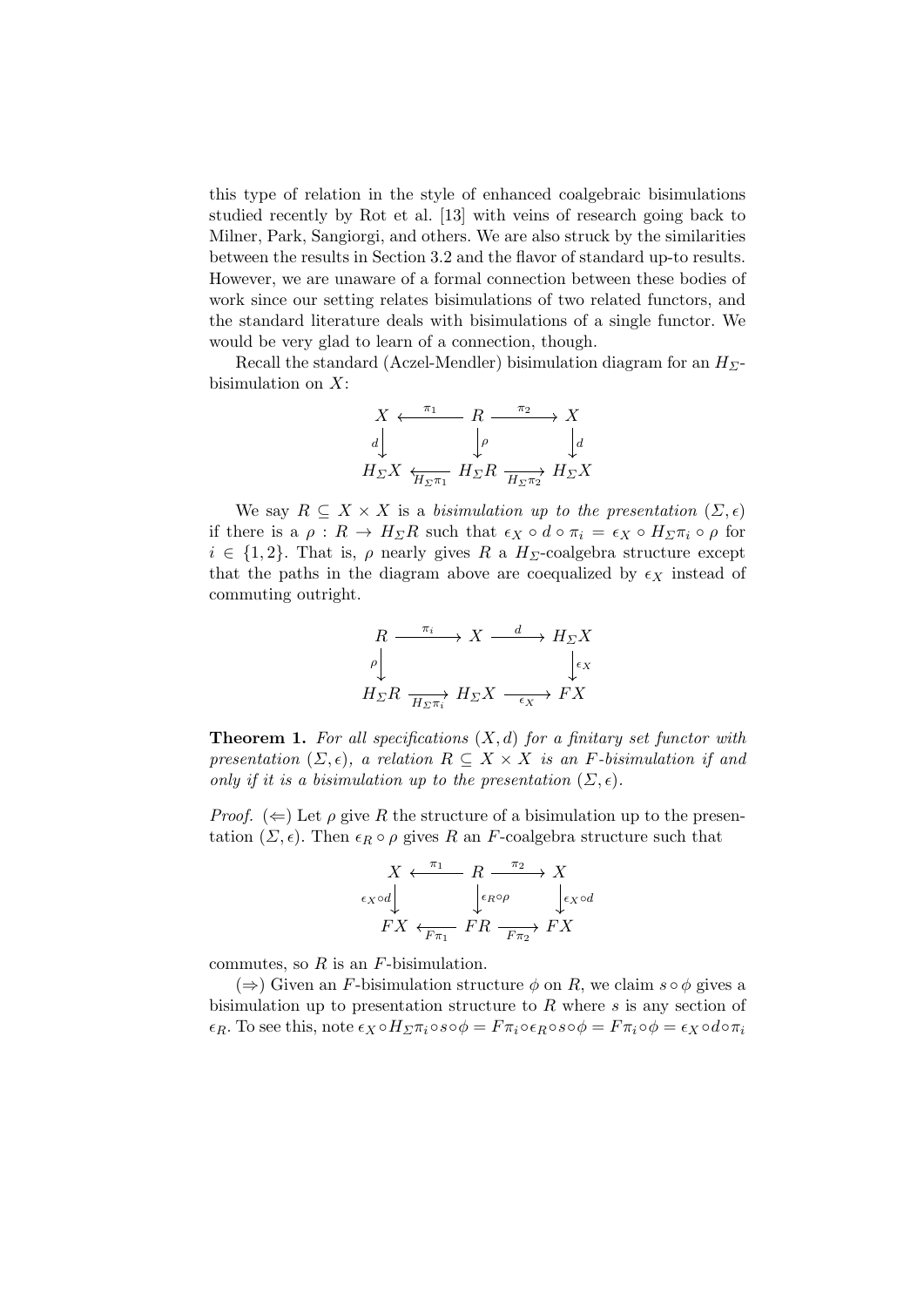We note that this statement is not that the  $F$ -bisimulation structures are in 1-1 correspondence with the bisimulation up to presentation structures, but that the carriers are in a 1-1 correspondence. Much like the correspondence between coalgebras and specifications, there is a possibly distinct bisimulation up to presentation structure for each section of  $\epsilon_R$ .

**Corollary 1.** The biggest  $F$ -bisimulation on a coalgebra is the biggest bisimulation up to the presentation  $(\Sigma, \epsilon)$  on that coalgebra.

We denote bisimilarity, the biggest  $F$ -bisimulation on a coalgebra, by ∼. The bisimilarity relation is known to be an equivalence relation on all coalgebras for all Set functors preserving weak pullbacks, see e.g. Rutten [9].

#### 3.1 An Explicit Characterization

We defined a bisimulation up to presentation using a variation of the Aczel-Mendler diagram, but there is a more concrete characterization for bisimulations up to presentation which we describe in this section.

For flat terms  $\alpha, \beta \in H_{\Sigma}X$  we write  $\alpha =_{\epsilon} \beta$  to mean  $\epsilon_X(\alpha) = \epsilon_X(\beta)$ . If  $\alpha =_{\epsilon} \beta$  we say this is an  $\epsilon$  law, or that  $\alpha$  may be rewritten to  $\beta$  using  $\epsilon$  laws. Note the  $=_{\epsilon}$  relation on  $H_{\Sigma}X$  is an equivalence relation.

**Definition 1** (c(R)). The flat contextual closure of a relation  $R \subseteq X \times Y$ X is the relation  $c(R) \subseteq H_{\Sigma}X \times H_{\Sigma}X$  defined by  $f(x_1, \ldots x_{ar(f)}) \ c(R) \ f(y_1, \ldots, y_{ar(f)}) \ if \ and \ only \ if \ x_i \ R \ y_i \ for \ all \ 1 \leq$  $i \leq ar(f)$ .

We denote the pointwise composition of relations R and S by  $R \bullet S$ . That is,  $x(R \bullet S)z$  iff there exists a y such that  $xRy$  and  $ySz$ .

**Definition 2** ( $\sim_R$ ). Given a relation R on X, we define  $\sim_R$  to be  $=_{\epsilon}$ •  $c(R) \bullet =_{\epsilon}$ , a relation on  $H_{\Sigma}X$ .

Since  $\sim_R$  also depends on the transformation  $\epsilon$  it would be more proper to denote it  $\sim_{R,\epsilon}$ , but since  $\epsilon$  is standard for each functor we elide it from the notation.

Here we also emphasize the distinction between two very similar symbols:  $\sim$  denotes bisimilarity on X, and has no direct relationship with the symbol  $\sim_R$  just defined.

**Theorem 2.** Given a finitary functor F and a specification  $(X, d)$  in that functor's signature,  $R \subseteq X \times X$  is a bisimulation up to the presentation  $(\Sigma, \epsilon)$  if and only if xRy implies  $d(x) \sim_R d(y)$ . More explicitly, for each  $(x, y) \in R$ , there is an  $f \in \Sigma_n$  and  $(x_1, y_1), \ldots, (x_n, y_n) \in R$  such that: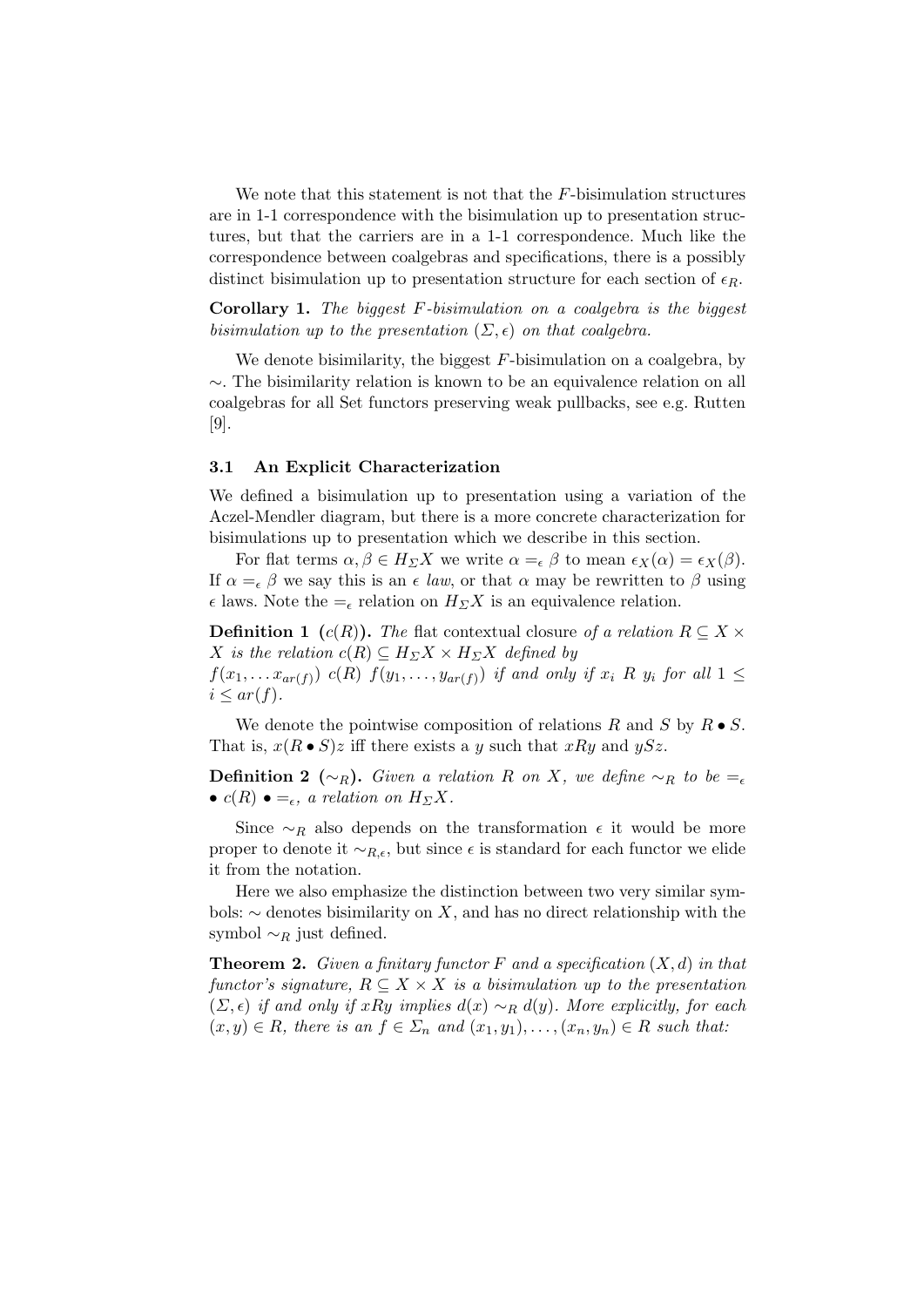1.  $d(x) = \epsilon f(x_1, \ldots, x_n)$ 2.  $d(y) = \epsilon f(y_1, \ldots, y_n)$ 

*Proof.* ( $\Rightarrow$ ) Suppose we have  $\rho : R \rightarrow H_{\Sigma}R$  such that  $\epsilon_X \circ d \circ \pi_i =$  $\epsilon_X \circ H_\Sigma \pi_i \circ \rho$ . Let  $(x, y) \in R$  and write  $\rho(x, y) = f((x_1, y_1), \ldots, (x_n, y_n))$ where  $f \in \Sigma$  and  $(x_i, y_i) \in R$ . Then  $(H_\Sigma \pi_1 \circ \rho)(x, y) = f(x_1, \ldots, x_n)$ , so by the hypothesis on  $\rho$ ,  $d(x) =_{\epsilon} f(x_1, \ldots, x_n)$ , as desired. Similarly considering  $(H_\Sigma \pi_2 \circ \rho)(x, y)$  yields item 2.

 $(\Leftarrow)$  Suppose we have a relation satisfying the latter condition, and define  $\rho: R \to H_{\Sigma}R$  by  $\rho(x, y) = f((x_1, y_1), \ldots, (x_n, y_n))$ . Then by item 1,  $\epsilon_X \circ d \circ \pi_1 = \epsilon_X \circ H_\Sigma \pi_1 \circ \rho$ , and similarly for item 2.

Theorem 2 gives an explicit characterization for bisimulations up to presentation. To check that a relation is a bisimulation up to presentation, for each pair  $(x, y)$  in the relation we need to rewrite  $d(x)$  and  $d(y)$  using  $\epsilon$  laws so that they have the same symbol and all corresponding variables are related.

We can now show x and q from Example 7 are related by a bisimulation up to presentation.

Example 8. Recall that the zip functor has function symbols  $\Sigma = \Sigma_2$  =  ${0 : zip, 1 : zip}$  with no nontrivial  $\epsilon$  laws. Then for the specification

$$
d(x) = 0 : \dot{\text{zip}}(y, z) \qquad d(y) = 1 : \dot{\text{zip}}(x, v) \qquad d(v) = 0 : \dot{\text{zip}}(w, u)
$$

$$
d(w) = 0 : \dot{\text{zip}}(w, z) \qquad d(z) = 1 : \dot{\text{zip}}(z, w) \qquad d(u) = 1 : \dot{\text{zip}}(u, v)
$$

$$
d(q) = 0 : \dot{\text{zip}}(y, u)
$$

we propose  $R = \{(x, q), (z, u), (w, v)\}\cup \Delta_X$  as a bisimulation up to presentation. The diagonal part clearly satisfies the required properties. Then

- $-0$  : zip $(y, z) \sim_R 0$  : zip $(y, u)$  since yRy and zRu.
- $-1:$  zip $(z, w) \sim_R 1:$  zip $(u, v)$  since zRu and wRv.
- $-0$ : zip $(w, z) \sim_R 0$ : zip $(w, u)$  since wRw and zRu.

Since the zip functor has no nontrivial  $\epsilon$  laws this is just an ordinary  $H_{\Sigma}$  bisimulation. Matters are more complicated for non-polynomial functors.

*Example 9.* Recall that the functor  $\mathcal{P}_3$  from Example 4 has a presentation with three function symbols,  $\{\sigma_i\}_{i<3}$ , each with arity i and  $\epsilon$  laws of the forms  $\sigma_2(x, y) =_{\epsilon} \sigma_2(y, x)$  and  $\sigma_2(x, x) =_{\epsilon} \sigma_1(x)$ .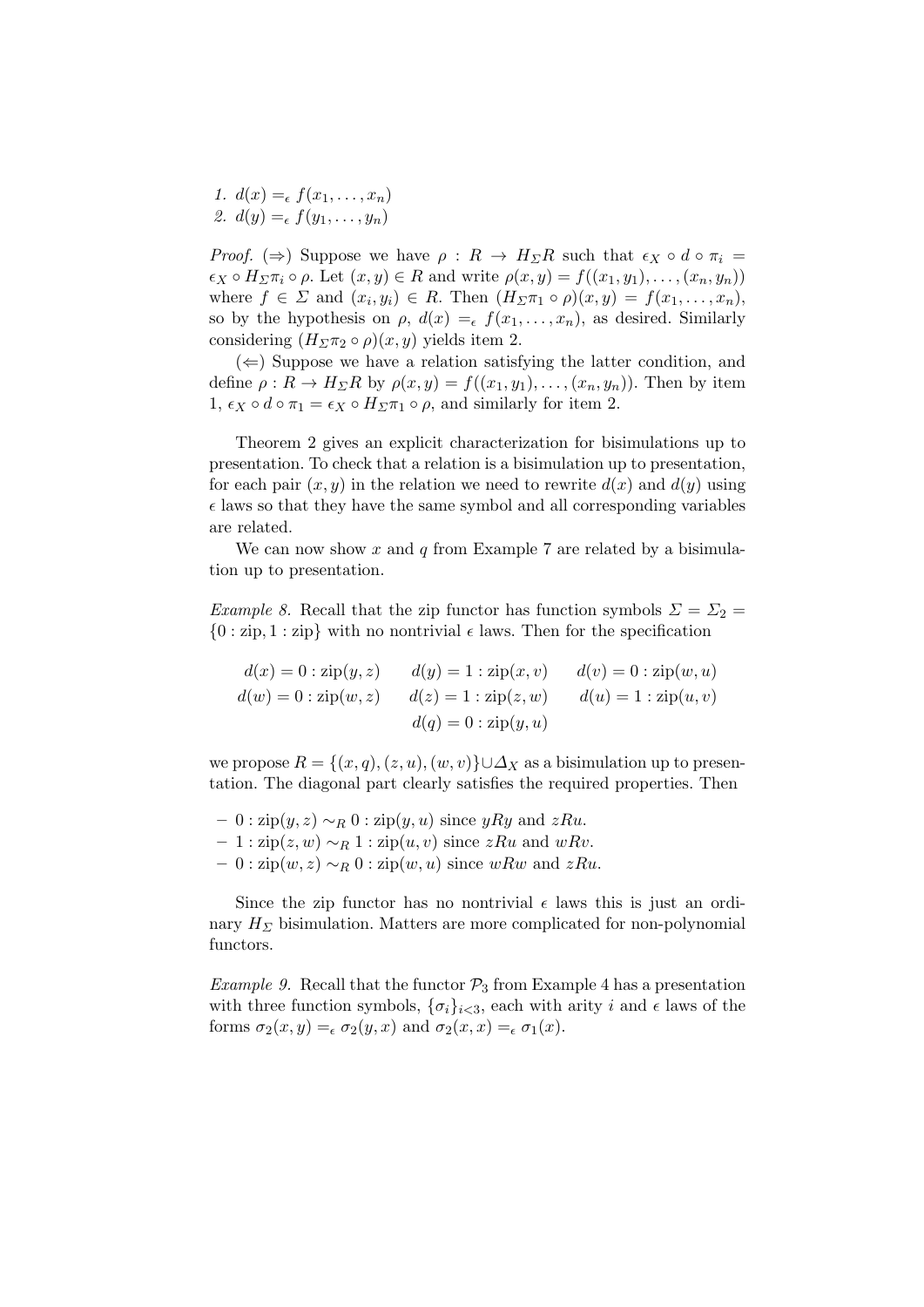An example specification in this signature for  $X = \{x, y, z\}$  might be

$$
d(x) = \sigma_2(x, y) \qquad d(y) = \sigma_1(z) \qquad d(z) = \sigma_2(z, z)
$$

All of these are behaviourally equivalent, so they should be related by a bisimulation up to presentation. We propose  $R = \{(x, y), (y, z), (x, z), (z, z)\}.$ For this we need to check four things:

- $\sigma_2(x, y) \sim_R \sigma_1(z)$ : we use  $\sigma_1(z) = \epsilon \sigma_2(z, z)$  to rewrite the RHS and note  $xRz$  and  $yRz$ .
- $σ<sub>1</sub>(z) ∼<sub>R</sub> σ<sub>2</sub>(z, z)$ : uses the same rewrite and *zRz* twice.
- $-\sigma_2(x,y) \sim_R \sigma_2(z,z)$ : immediate from xRz and yRz.
- σ2(z, z) ∼<sup>R</sup> σ2(z, z): immediate from zRz.

Therefore all three of these variables are related by a bisimulation up to presentation.

### 3.2 Enhanced Bisimulation up to Presentation

In Example 8, we showed two variables in a specification were related by a bisimulation up to presentation, but in the course of this proof we added in the diagonal relation to make the bisimulation hypothesis go through. This is reminiscent of other combination bisimulation up to techniques, such as those studied by Rot et al. in [13]. In this section, we provide several enhancements to the bisimulation up to presentation technique which will be useful in the sequel.

First we note bisimulation up to presentation interacts well with union of bisimulations.

**Lemma 1.** Suppose  $(X, d)$  is a specification for a finitary functor presented by  $(\Sigma, \epsilon)$ . Let S be any bisimulation on X, T be a relation containing S, and R be a relation on X such that xRy implies  $d(x) \sim_T d(y)$ . Then  $R\cup S$  also has the property that  $(x, y) \in R\cup S$  implies  $d(x) \sim_T d(y)$ .

*Proof.* Since S is a bisimulation on X, it is also a bisimulation up to presentation by Theorem 1. Then by Theorem 2,  $xSy$  implies  $d(x) \sim_S$  $d(y)$ . Since  $S \subseteq T$ , we have  $c(S) \subseteq c(T)$  and therefore  $\sim_S \subseteq \sim_T$ . Hence xSy implies  $d(x) \sim_T d(y)$ . Combining this with the hypothesis on R, we have the desired result.

**Corollary 2.** Recall that  $\sim$  is the biggest F-bisimulation on X. If R is a relation on a specification such that any of the following hold:

 $- xRy \rightarrow d(x) \sim_{R\cup \Delta_X} d(y)$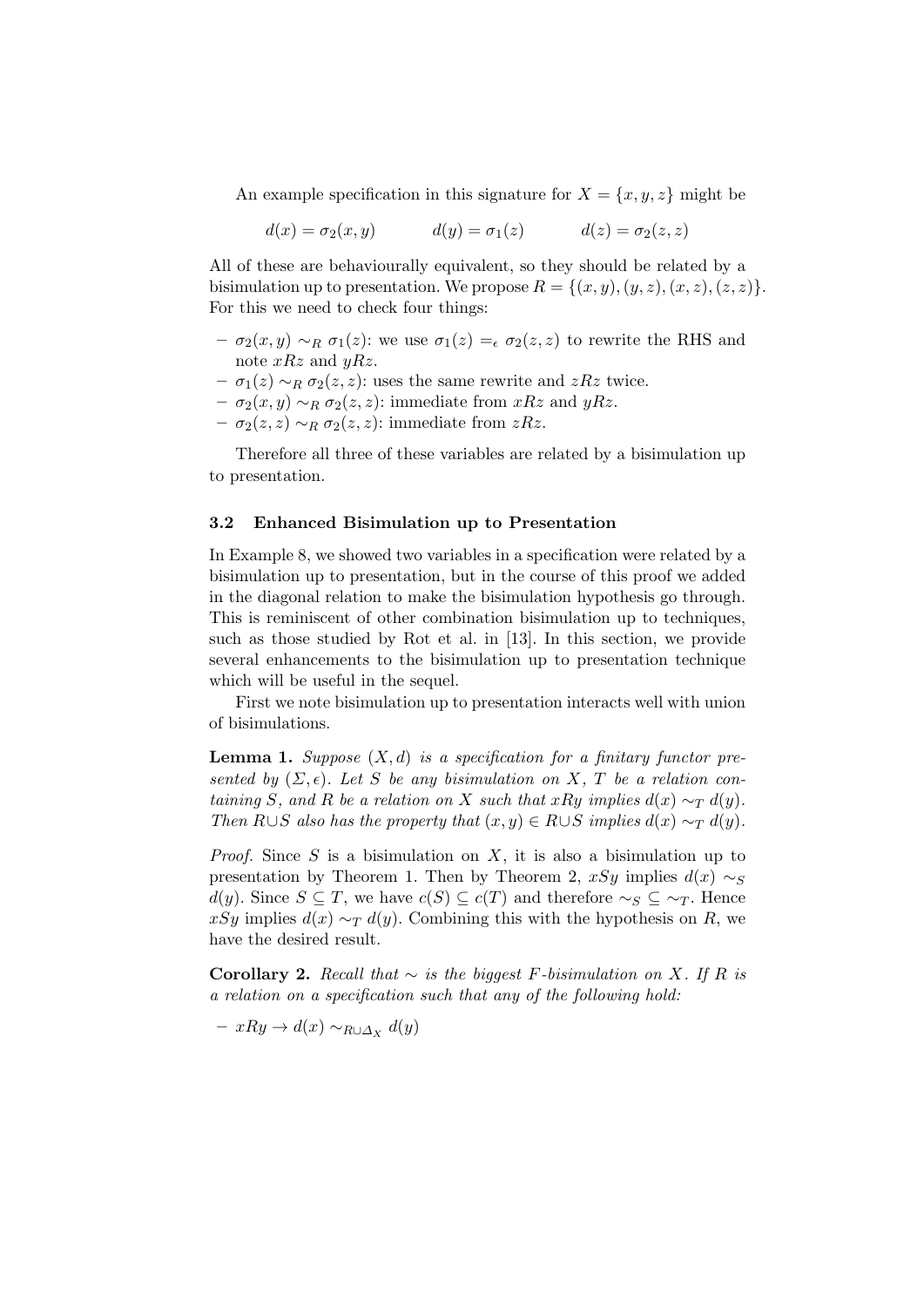$$
- xRy \to d(x) \sim_{R\cup\sim} d(y)
$$

then  $R \subseteq \sim$ .

*Proof.* Both  $\Delta_X$  and  $\sim$  are bisimulations so by Lemma 1, taking  $T =$  $R \cup B$  where  $B \in \{ \Delta_X, \sim \}$ , we get a relation T such that  $xTy \to d(x) \sim_T$  $d(y)$ . Then T is a bisimulation up to presentation by Theorem 2, so  $R \subseteq$  $T \subseteq \sim$ .

Bisimulation up to presentation also behaves well with respect to symmetric closures:

**Lemma 2.** Suppose  $(X, d)$  is a specification for a finitary functor presented by  $(\Sigma, \epsilon)$ . Let T be any symmetric relation and R be any relation on X such that xRy implies  $d(x) \sim_T d(y)$ . Then s(R), the symmetric closure of R, also has the property x s(R) y implies  $d(x) \sim_T d(y)$ .

*Proof.* It is easy to check that T symmetric implies  $c(T)$  symmetric, which in turn implies  $\sim_T$  symmetric. Then if x s(R) y, either xRy or yRx by definition of s(R). The hypothesis on R yields  $d(x) \sim_T d(y)$  or  $d(y) \sim_T$  $d(x)$ , respectively. Then  $\sim_T$  symmetric allows us to conclude that in either case  $d(x) \sim_T d(y)$ , as desired.

**Corollary 3.** If R is a relation such that  $xRy \to d(x) \sim_{s(R)} d(y)$ , then  $R \subseteq \sim$ .

Bisimulation up to presentation for functors preserving weak pullbacks also plays well with equivalence closures. Preservation of weak pullbacks is a critical assumption here. We recall the following definition and theorem from [14, p.14], slightly recast to use our notation:

**Definition 3.** A presentation is dominated if for every  $\epsilon$  law  $f(\mathbf{x}) = \epsilon$  $g(\mathbf{y})$  where  $f \in \Sigma_n$ ,  $g \in \Sigma_m$ ,  $\mathbf{x}: n \to X$ ,  $\mathbf{y}: m \to X$ , there is a symbol  $h \in \Sigma_k$  and functions  $u : k \to n$  and  $v : k \to m$  such that  $h(u) =_{\epsilon} f(id_n)$ ,  $h(v) =_{\epsilon} g(id_m)$ , and  $\mathbf{x} \circ u = \mathbf{y} \circ v$ .

To give some intuition for dominated presentations, consider the presentation for  $\mathcal{P}_{\omega}$  from Example 3. We could say the symbol  $\sigma_4$  dominates the symbol  $\sigma_2$  since there is a  $u: 4 \to 2$ , namely  $u(i) = \lfloor \frac{i}{2} \rfloor$  $\frac{i}{2}$ , such that  $\sigma_4(u) = \sigma_4(0,0,1,1) = \sigma_2(0,1) = \sigma_2(id_2)$ . Then any time we have a term using  $\sigma_2$ , we could replace  $\sigma_2$  with  $\sigma_4$ , following the substitution scheme hinted at by u, and remain in the same component of the kernel of  $\epsilon$ . So, for example, this domination would imply  $\sigma_2(x, y) =_{\epsilon} \sigma_4(x, x, y, y)$ .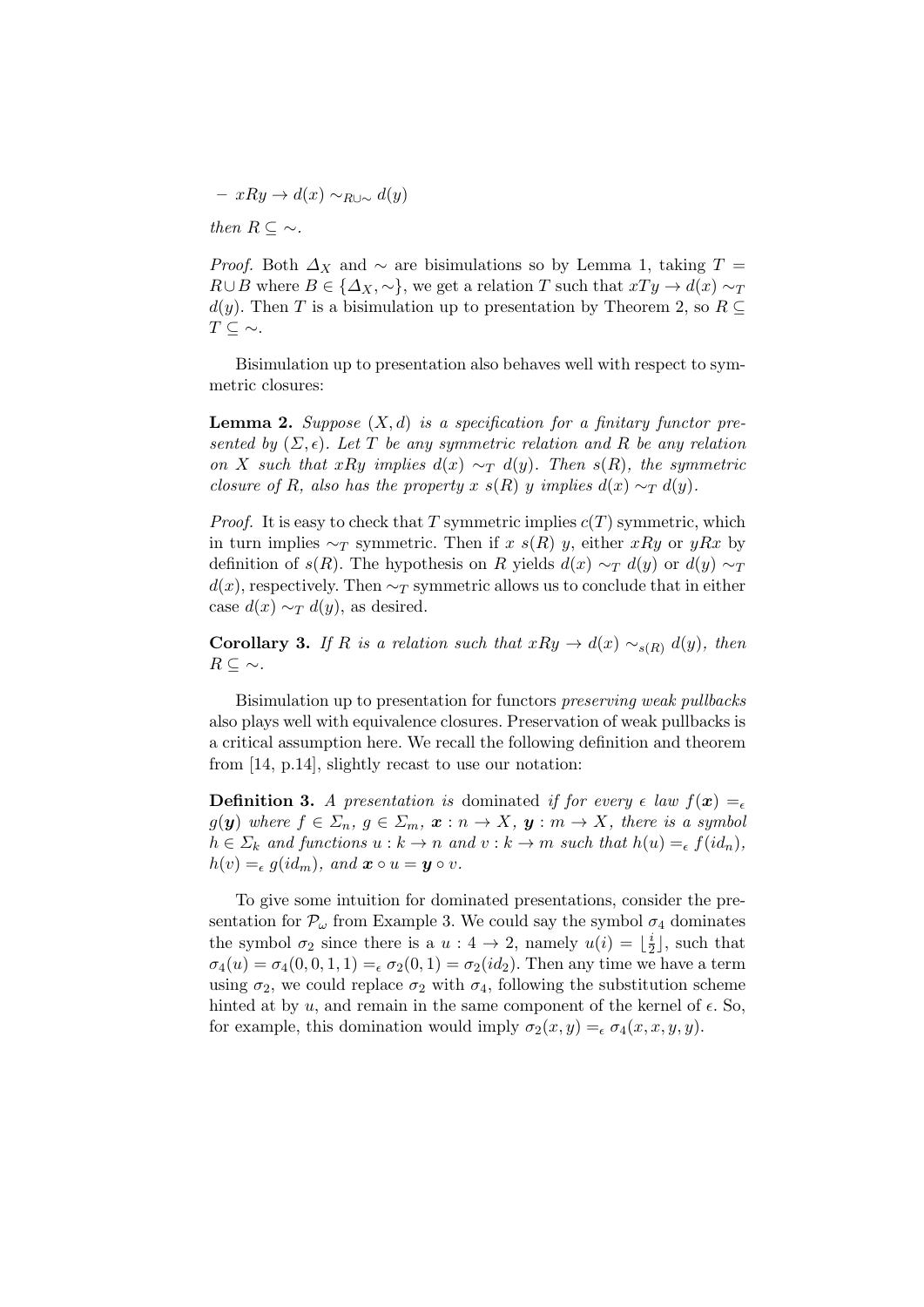Note  $\sigma_3$  is also dominated by  $\sigma_4$ , for example by  $\sigma_3(0,1,2) = \sigma_4(0,2,1,1)$ . This would allow us to rewrite  $\sigma_3(x, y, x) = \sigma_4(x, x, y, y)$ . Combining with the previous paragraph would allow us to derive  $\sigma_3(x, y, x) = \sigma_2(x, y)$ via rewrites to  $\sigma_4$ . We can then say that  $\sigma_3(x, y, x) = \epsilon \sigma_2(x, y)$  is a consequence of the joint domination of  $\sigma_2$  and  $\sigma_3$  by  $\sigma_4$ <sup>5</sup>

The verbiage for all this notation then is that a presentation is dominated means for every  $\epsilon$  law  $f(\mathbf{x}) =_{\epsilon} g(\mathbf{y})$  there is a dominating symbol h with two variable substitutions u and v such that the  $\epsilon$  law is a consequence of the joint domination of f and g by h via the substitutions  $u$ and v. We will be relying on facts about dominated presentations only in the proof of Lemma 3.

Theorem 3 (Adámek, Gumm, Trnková). A finitary functor weakly preserves pullbacks if and only if it has a dominated presentation.

As a result of this theorem, for the next lemmas we can assume our presentation is dominated without loss of generality.

**Lemma 3.** Suppose T is an equivalence relation and  $(\Sigma, \epsilon)$  is a dominated presentation. Then  $\sim_T$  is an equivalence relation.

Proof. Reflexivity and symmetry are straightforward. T is reflexive and symmetric, therefore  $c(T)$  is reflexive and symmetric, and so  $=_{\epsilon} \bullet c(T) \bullet =_{\epsilon}$ is reflexive and symmetric.

Transitivity requires the dominated presentation. Suppose  $\alpha \sim_T \beta \sim_T$  $\gamma$ . Then we can write

$$
\alpha = \epsilon \alpha' \ c(T) \ \beta' = \epsilon \beta = \epsilon \beta'' \ c(T) \ \gamma' = \epsilon \ \gamma
$$

Let  $\beta' = f(\mathbf{x})$  and  $\beta'' = g(\mathbf{y})$ . Then the above relations become:

$$
\alpha =_{\epsilon} f(\mathbf{x'}) \ c(T) \ f(\mathbf{x}) =_{\epsilon} g(\mathbf{y}) \ c(T) \ g(\mathbf{y'}) =_{\epsilon} \gamma
$$

Since we have a dominated presentation, we get  $h, u$ , and v such that  $h(u) = \epsilon f(id_n), h(v) = \epsilon g(id_m)$  and  $\mathbf{x} \circ u = \mathbf{y} \circ v$ . The first two statements imply  $f(\mathbf{x'}) =_{\epsilon} h(\mathbf{x'} \circ u)$  and  $g(\mathbf{y'}) =_{\epsilon} h(\mathbf{y'} \circ v)$ .

We also know  $\mathbf{x}'(i)$  T  $\mathbf{x}(i)$  for all  $i \in [1, n]$  and  $\mathbf{y}(i)$  T  $\mathbf{y}'(i)$  for  $i \in [1,m]$ . Therefore,  $(\mathbf{x}' \circ u)(i)$   $T (\mathbf{x} \circ u)(i) = (\mathbf{y} \circ v)(i)$   $T (\mathbf{y}' \circ v)(i)$  for  $i \in [1, k]$ , where the middle equality is by the last condition guaranteed

<sup>&</sup>lt;sup>5</sup> Obviously, the joint domination is not unique in the case of  $\mathcal{P}_{\omega}$ .  $\sigma_2$  and  $\sigma_3$  are jointly dominated by  $\sigma_i$  for all  $i \geq 3$  and even for each dominating symbol there may be many different substitutions which yield the desired equation as a consequence of the joint domination.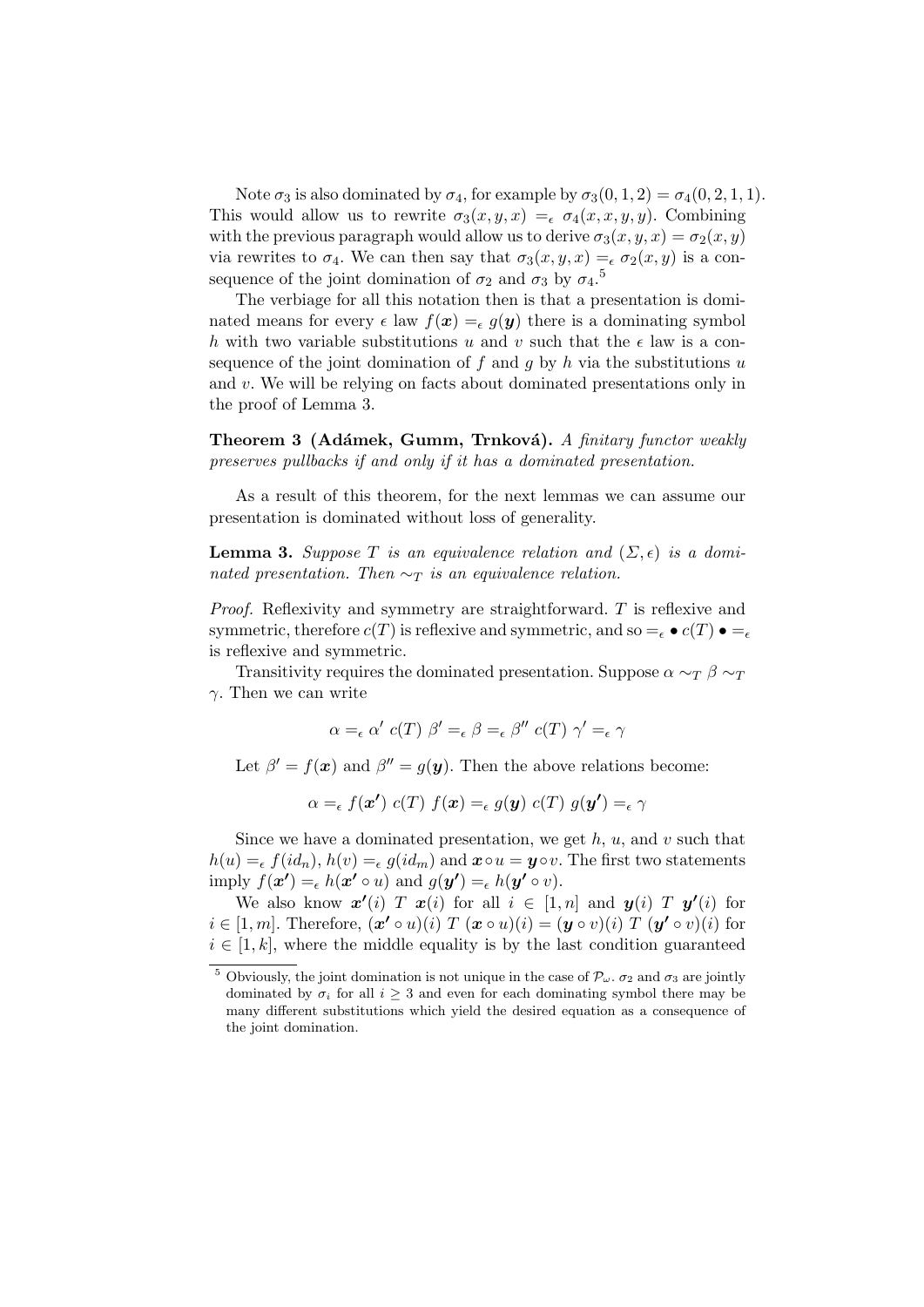by the dominated presentation. Then since T is transitive we know  $(\mathbf{x}' \circ$  $u)(i)$  T  $(\mathbf{y}' \circ v)(i)$  for  $i \in [1, k]$ .

Therefore we have produced terms such that

$$
\alpha =_{\epsilon} h(\mathbf{x'} \circ u) \ c(T) \ h(\mathbf{y'} \circ v) =_{\epsilon} \gamma
$$

and so  $\sim_T$  is transitive and hence is an equivalence relation.

**Lemma 4.** Suppose  $(X, d)$  is a specification for a finitary functor preserving weak pullbacks with the dominated presentation  $(\Sigma, \epsilon)$ . Let T be any equivalence relation on  $X$  and  $R$  be any relation on  $X$  such that  $xRy$ implies  $d(x) \sim_T d(y)$ . Then  $e(R)$ , the equivalence closure of R, has the property x e(R) y implies  $d(x) \sim_T d(y)$ .

*Proof.* By Lemmas 1 and 2, we know immediately that x  $sr(R)$  y implies  $d(x) \sim_T d(y)$ , where  $sr(R)$  is the symmetric reflexive closure of R. Hence we only have to consider  $(x, y) \in e(R) \setminus sr(R)$ . Therefore, suppose we have x  $sr(R)$  z  $sr(R)$  y. Then by the noted property of  $sr(R)$  we get  $d(x) \sim_T d(z) \sim_T d(y)$ . By the previous Lemma, since T is an equivalence relation and we have a dominated presentation,  $\sim_T$  is an equivalence relation and hence  $d(x) \sim_T d(y)$ .

Corollary 4. Suppose F preserves weak pullbacks and its presentation  $(\Sigma, \epsilon)$  is dominated. If R is a relation such that xRy implies  $d(x) \sim_{e(R)}$  $d(y)$ , then  $R \subseteq \sim$ .

The following corollary follows directly from the results above, but is of critical importance to our proof of soundness.

Corollary 5. Suppose F preserves weak pullbacks and its presentation  $(\Sigma, \epsilon)$  is dominated. If R is a relation such that xRy implies  $d(x) \sim_{e(R\cup \sim)}$  $d(y)$ , then  $R \subseteq \sim$ .

# 4 A Proof System for Bisimulation up to Presentation

In this section, we outline a formal proof system to capture the notion of bisimulation up to presentation. For this whole section, we assume  $F$ preserves weak pullbacks. We then prove this system to be sound and complete. Our system has judgements of the form  $R \vdash \sigma = \tau$  where  $R \subseteq X \times X$  and  $(\sigma, \tau) \in X \times X + H_{\Sigma}X \times H_{\Sigma}X$ . The inference rules are as follows: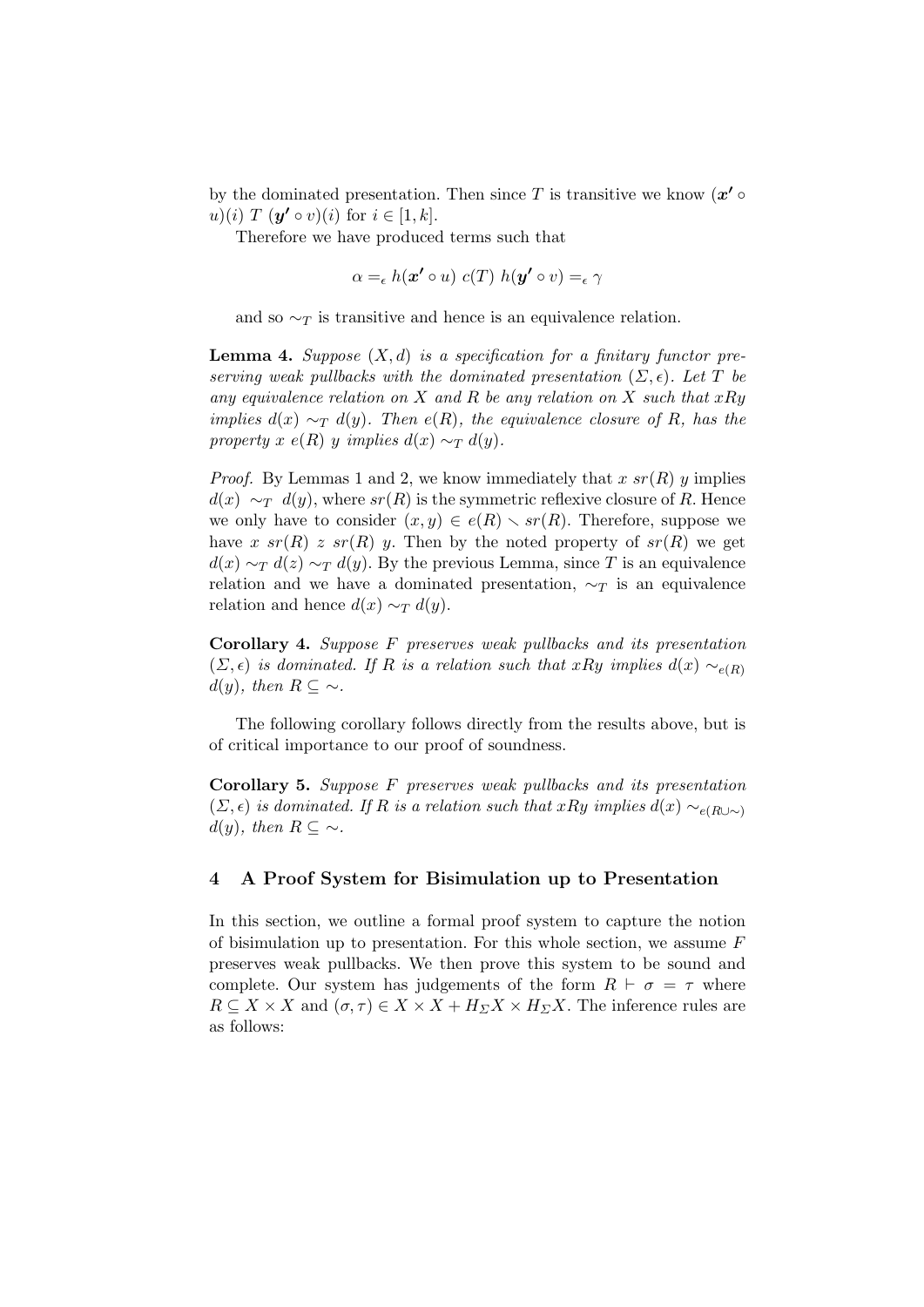$$
\frac{R \vdash \tau = \sigma}{R \vdash \sigma = \tau} s
$$
\n
$$
\frac{\alpha = \epsilon \beta}{R \vdash \alpha = \beta} \epsilon \qquad \frac{R \vdash \sigma = \tau \quad R \vdash \tau = \rho}{R \vdash \sigma = \rho} t
$$
\n
$$
\frac{R \vdash x_1 = y_1 \quad \dots \quad R \vdash x_{ar(f)} = y_{ar(f)}}{R \vdash f(x_1, \dots, x_{ar(f)}) = f(y_1, \dots, y_{ar(f)})} c
$$
\n
$$
\frac{R \vdash \varphi \quad \forall (x, y) \in R.R \vdash d(x) = d(y)}{\vdash \varphi} b
$$

As usual, we say  $R \vdash \varphi$  when there is a proof tree using the above rules with the judgement  $R \vdash \varphi$  as the root. The notation  $\vdash \varphi$  is shorthand for  $\emptyset \vdash \varphi$ . Recall that  $\models x = y$  means that x and y are behaviourally equivalent (have the same image in the final coalgebra).

We should point out that  $R$  on the left side of the turnstile does not have the usual force of a full assumption. Rather, this R should be thought of as tracking unverified bisimulation hypotheses. In most rules this unverified bisimulation remains on both sides, except the axioms and the b rule, which essentially discharges a verified bisimulation from the left hand side. This b rule is probably the least intuitive, but is really just the coinductive proof principle. We also note its similarity to the Recursion Inference Rule from  $FLR_0$ , which was in mind as the system was constructed. [15]

Before we prove soundness and completeness, we give two example proofs using the system. This first example is based on Example 4.2 in Moss et al. [3].

*Example 10.* Consider the specification on  $X = \{x, y, r, s\}$  for  $\mathcal{P}_3$  defined by

$$
d(x) = \sigma_2(x, y) \qquad d(y) = \sigma_0 \qquad d(r) = \sigma_2(r, s) \qquad d(s) = \sigma_0
$$

Let  $R = \{(x, r), (y, s)\}.$  The proof tree below witnesses  $\vdash x = r.$ 

$$
\frac{\overline{R \vdash x = r} \ a \quad \overline{R \vdash x = r} \ a \quad \overline{R \vdash y = s} \ a}{\overline{R \vdash \sigma_2(x, y) = \sigma_2(r, s)} \ c \quad \overline{R \vdash \sigma_0 = \sigma_0} \ b}
$$

The next example is adapted from Example 9 in this paper and showcases how some rules allow for shorter proofs.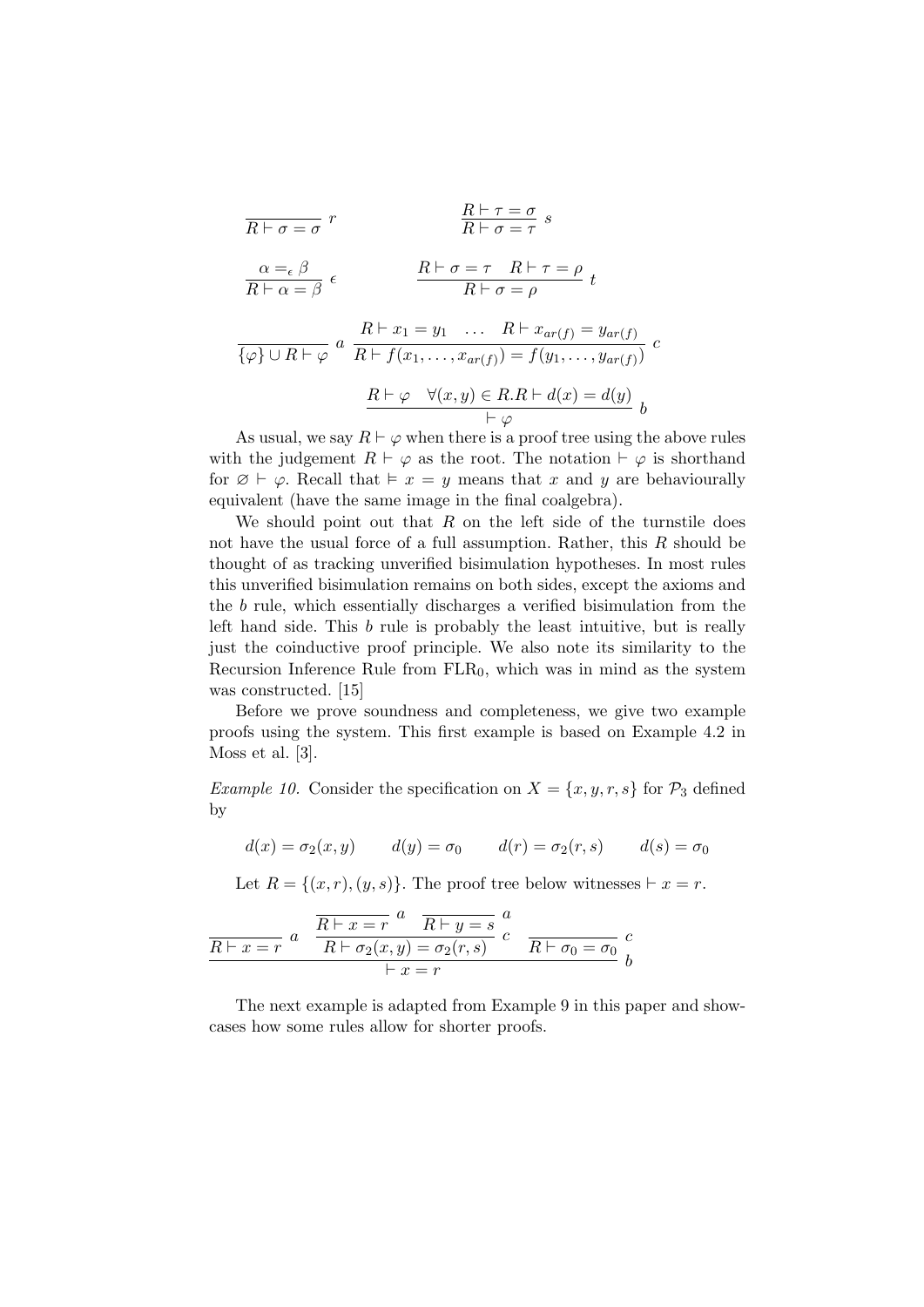*Example 11.* Consider the specification on  $X = \{x, y\}$  for  $\mathcal{P}_3$  defined by

$$
d(x) = \sigma_2(x, y) \qquad \qquad d(y) = \sigma_1(x)
$$

Let  $R = \{(x, y)\}\.$  The proof tree below witnesses  $\vdash x = y$ .

$$
\frac{\overline{R \vdash x = x} \, r \, \overline{R \vdash y = x} \, s}{\frac{\overline{R \vdash x = x} \, r \, \overline{R \vdash y = x} \, s}{\overline{R \vdash \sigma_2(x, y) = \sigma_2(x, x)}} \, c \, \overline{R \vdash \sigma_2(x, x) = \sigma_1(x)} \, t \, \overline{R \vdash x = y} \, t
$$

Note that R contains a single pair though an unenhanced bisimulation proof would require three: the r rule allows us to omit  $(x, x)$ , and the s rule elides the mirror-image proof that  $d(y) = d(x)$  thereby allowing us to omit  $(y, x)$ .

#### 4.1 Soundness

To help with our soundness proof, we define a new relational closure which we call the *presentational closure* of a relation  $R \subseteq X \times X$  on the carrier of a specification  $(X, d)$ . Recall from Section 3 that ∼R is defined to be  $=\epsilon \bullet c(R) \bullet =\epsilon$ . That is,  $\alpha \sim_R \beta$  if we can rewrite  $\alpha$  and  $\beta$  using  $\epsilon$  laws so they have the same function symbol and all corresponding variables are related by R. The presentational closure of R, denoted  $pr(R)$ , is defined to be  $pr(R) \triangleq e(R \cup \sim) + \sim_{e(R \cup \sim)}$ , a relation on  $X + H_{\Sigma}X$ .

We note that  $e(R \cup \sim)$  is an equivalence relation on X, and  $\sim_{e(R \cup \sim)}$ is an equivalence relation on  $H_{\Sigma}X$  as a consequence. Since X and  $H_{\Sigma}X$ are disjoint,  $pr(R)$  is also an equivalence relation.

**Proposition 1.** If  $R \vdash \varphi$ , then  $\varphi \in pr(R)$ .

*Proof.* By induction on the proof tree. The base cases are  $r$ ,  $\epsilon$ , and  $a$ . We know  $pr(R)$  is an equivalence relation, hence r. The relation  $e(R \cup \sim)$  is reflexive, hence  $\sim_{e(R\cup\sim)}$  contains the relation =<sub>ε</sub>, hence ε. All pairs in R are included in  $e(R \cup \sim)$ , hence a.

The induction steps are  $s, t, c$ , and  $b$ .  $s$  and  $t$  follow easily from the fact that  $pr(R)$  is an equivalence relation.

Suppose for all  $1 \leq i \leq ar(f)$ , we know  $(x_i, y_i) \in pr(R)$  and hence  $(x_i, y_i) \in e(R \cup \sim)$ . By definition of the flat contextual closure,

 $f(x_1, \ldots, x_{ar(f)}) \ c(e(R \cup \sim)) \ f(y_1, \ldots, y_{ar(f)})$ . Since  $=_{\epsilon}$  is a reflexive relation,  $pr(R)$  contains  $c(R)$  and hence these two terms are related by  $pr(R)$ . Therefore the induction holds across the c rule.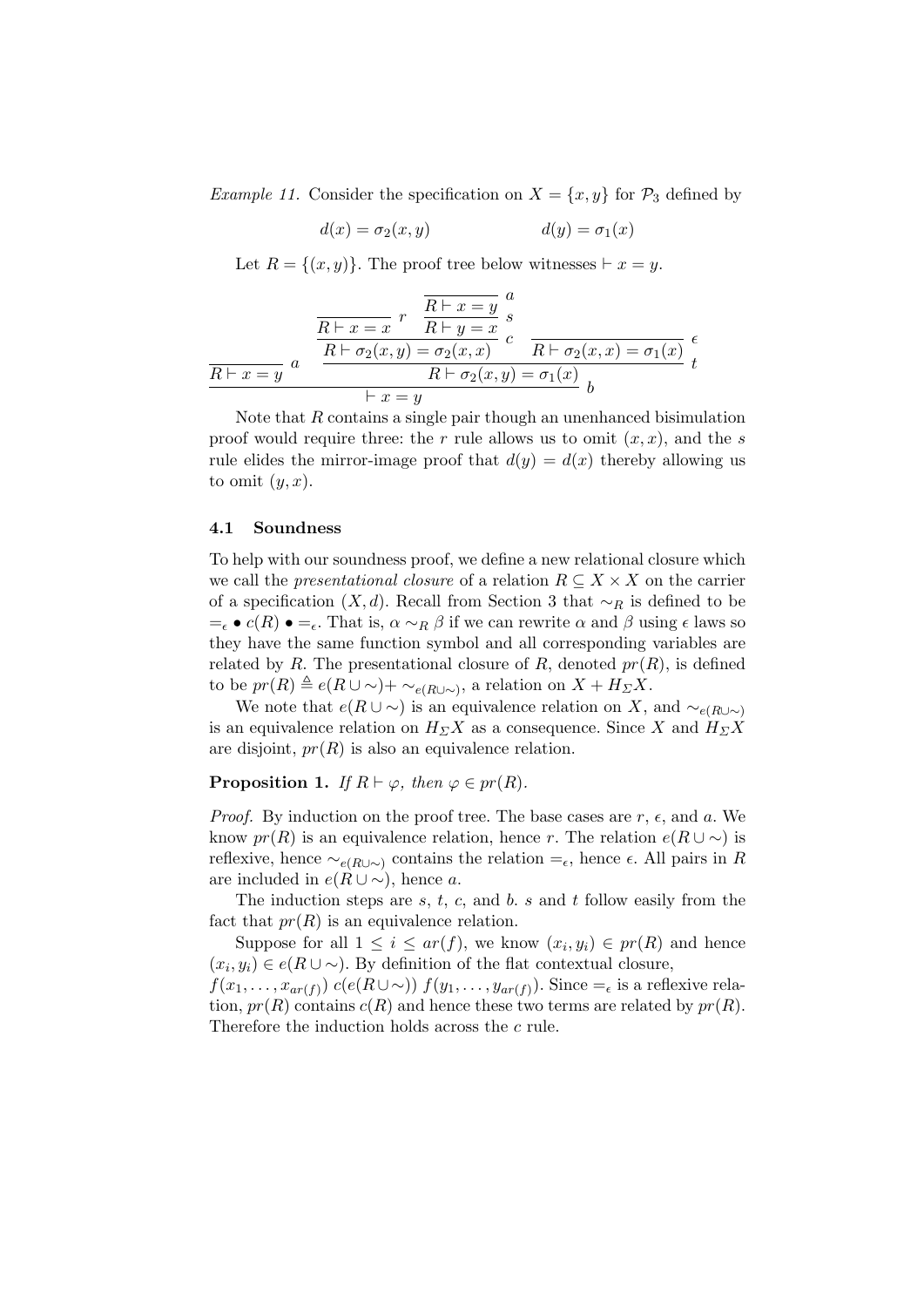Finally we consider the b rule, which allows one to discharge bisimulations from the left hand side. The induction hypothesis gives  $\varphi \in pr(R)$ and  $(d(x), d(y)) \in pr(R)$  for each  $(x, y) \in R$ . Since  $d(x), d(y) \in H_{\Sigma}X$  we know  $d(x) \sim_{e(R\cup\sim)} d(y)$ . Then by Corollary 5, we know  $R \subseteq \sim$ . Therefore,  $pr(R) = e(R\cup \sim) + \sim_{e(R\cup \sim)} = e(\sim) + \sim_{e(\sim)} = pr(\varnothing)$ . Then  $\varphi \in pr(\varnothing)$ since  $\varphi \in pr(R)$ .

Corollary 6 (Soundness). If  $\vdash x = y$ , then  $\models x = y$ .

*Proof.* If  $\vdash x = y$ , then  $(x, y) \in e(\sim \cup \emptyset)$  by the previous proposition. However, clearly  $e(\sim \cup \varnothing) = e(\sim) = \sim$ , so  $x \sim y$ . A standard fact about functors preserving weak pullbacks is that two states in a coalgebra are bisimilar if and only if they are behaviourally equivalent [9], so  $x \sim y$ implies  $\models x = y$ .

### 4.2 Completeness

**Lemma 5.** If  $\alpha \sim_R \beta$ , then  $R \vdash \alpha = \beta$ .

*Proof.*  $\alpha \sim_R \beta$  means there are  $f \in \Sigma_n$  and  $(x_1, y_1), \ldots, (x_n, y_n) \in R$ such that

$$
\alpha =_{\epsilon} f(x_1, \ldots, x_n) \ c(R) \ f(y_1, \ldots, y_n) =_{\epsilon} \beta.
$$

then

$$
\frac{\overline{R \vdash \alpha = f(x_1, \ldots, x_n)} \epsilon \frac{\overline{R \vdash x_1 = y_1}^d \cdots \overline{R \vdash x_n = y_n}^d}{\overline{R \vdash f(x_1, \ldots, x_n) = f(y_1, \ldots, y_n)} \epsilon}
$$
\n
$$
\frac{\overline{R \vdash \alpha = f(x_1, \ldots, x_n) = f(y_1, \ldots, y_n)} \epsilon}{\overline{R \vdash \alpha = \beta}} \frac{\epsilon}{t}
$$

 $\overline{a}$ 

is a witness for  $R \vdash \alpha = \beta$ .

# Corollary 7 (Completeness). If  $\models x = y$ , then  $\vdash x = y$ .

*Proof.* Recall that  $\vdash x = y$  iff  $x \sim y$ . Since x and y are bisimilar, they are related by a bisimulation up to presentation, which we call  $R$ . By Theorem 2,  $u R v \rightarrow d(u) \sim_R d(v)$ . Syllogizing with the previous lemma yields  $u R v \rightarrow (R \vdash d(u) = d(v))$ . Trivially,  $R \vdash x = y$  by the a rule. Therefore,  $\vdash x = y$  by the b rule.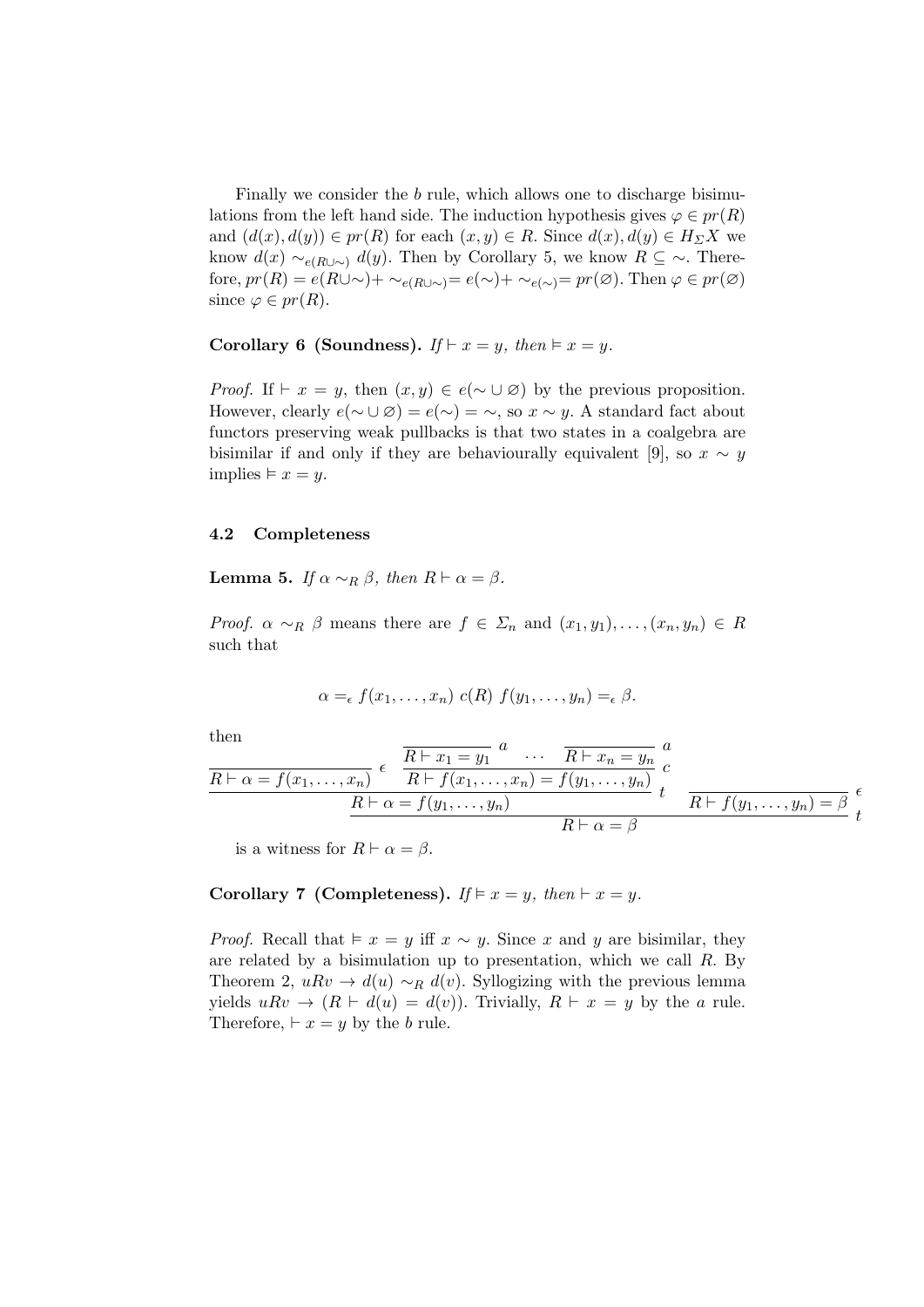#### 5 Compositionality of Presentations

Bisimulations up to presentation give a uniform way to reason about behavioural equivalence of variables in specifications for finitary functors, but there is a potential disadvantage. Certain inductive classes of functors have sound, complete, and compositional proof systems. That is, the rules for reasoning about coalgebras of a functor are built inductively in a manner corresponding to the definition of the functor. The prime example of this situation is that of the polynomial functors and the Kripke polynomial functors.

A functor is called polynomial if it is generated by the following BNF grammar:

$$
P ::= A | Id | P + P | P \times P | P^B
$$

where A is the constant functor having value  $A \in Set$  and B is a finite set. The Kripke polynomial class of functors adds the finite powerset functor:

$$
K ::= A \mid Id \mid P_{\omega}(K) \mid K + K \mid K \times K \mid K^{B}
$$

Bonsangue et al. build a sound, complete and compositional expression calculus to represent coalgebras of Kripke polynomial functors in [5]. We show presentations are similarly compositional, in that both the signature and the  $\epsilon$  transformation can be built inductively to parallel the construction of the functor. For the following three constructions, suppose F and G are finitary functors with presentations  $(\Sigma, \epsilon)$  and  $(\Sigma', \epsilon')$ .

#### 5.1 Products

Let  $J = F \times G$ . Then we claim J has a presentation  $(\Sigma'', \epsilon'')$  where  $\Sigma''$ has all pairs of symbols,  $\sum_{n}^{\prime\prime} = \{(f, g) : f \in \Sigma, g \in \Sigma', ar(f) + ar(g) = n\},\$ and  $\epsilon'': H_{\Sigma''} \to J$  has components

$$
\epsilon''_X: (f,g)(x_1,\ldots,x_n)\mapsto (\epsilon_X(f(x_1,\ldots,x_{ar(f)})),\epsilon'_X(g(x_{ar(f)+1},\ldots,x_n))).
$$

Then  $\epsilon''$  is an epic natural transformation as a consequence of  $\epsilon$  and  $\epsilon'$ being epic natural transformations.

We single out this particular presentation because it allows us to state the  $\epsilon''$  laws in terms of  $\epsilon$  and  $\epsilon'$  laws. By definition  $\epsilon''((f,g)(x_1,\ldots,x_n)) =$  $\epsilon''((f',g')(y_1,\ldots y_m))$  means

$$
\epsilon(f(x_1,\ldots,x_{ar(f)})) = \epsilon(f'(y_1,\ldots,y_{ar(f')}))
$$
 and  

$$
\epsilon'(g(x_{ar(f)+1},\ldots,x_n)) = \epsilon'(g'(y_{ar(f')+1},\ldots,y_m)).
$$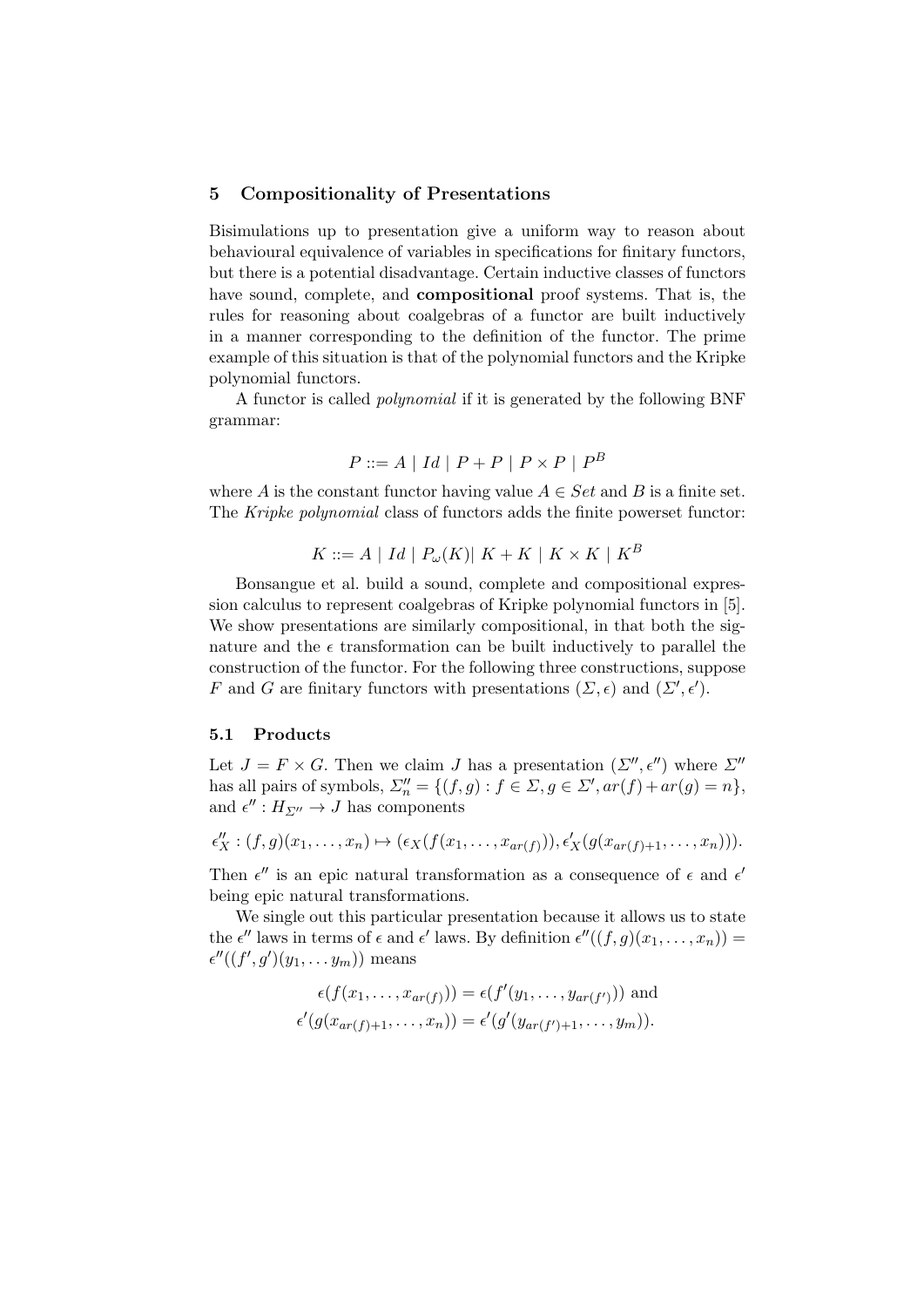Therefore,  $\epsilon''$  laws in this presentation are pairs of  $\epsilon$  and  $\epsilon'$  laws.

We note here that we could represent finite powers with a similar construction. If B is a finite set, a signature for  $F^B$  has symbols  $|B|$ tuples of symbols from  $\Sigma$  with arity the sum of the arities through the tuple. Then the  $\epsilon''$  laws are |B| tuples of  $\epsilon$  laws.

#### 5.2 Coproducts

Let  $J = F + G$ . We write  $S + T = \{ \text{in} \mid s : s \in S \} \cup \{ \text{in} \mid t : t \in T \}$ . Then J has a presentation  $(\Sigma'', \epsilon'')$  where  $\Sigma''_n = \Sigma_n + \Sigma'_n$  and  $\epsilon''$  has components  $\epsilon''_X$ <br>such that  $\begin{cases} \epsilon''_X(\text{inf}(\mathbf{x})) = \text{inf}(\epsilon_X(f(\mathbf{x}))) \\ \epsilon''_X(\epsilon_X(\epsilon_X)) = \epsilon_X(f(\mathbf{x}))) \end{cases}$ . Since  $\epsilon$  and  $\epsilon'$  are epic natural  $\epsilon_X^{\prime\prime}(\mathsf{inr}g(\boldsymbol{x}))=\mathsf{inr}\epsilon_X^{\prime}(g(\boldsymbol{x}))$ . Since  $\epsilon$  and  $\epsilon'$  are epic natural transformations,  $\epsilon''$  is also an epic natural transformation.

Again, we can state the  $\epsilon''$  laws in terms of the  $\epsilon$  and  $\epsilon'$  laws. By definition,  $\epsilon''\alpha = \epsilon''\beta$  means  $\alpha$  and  $\beta$  are both labelled in or are both labelled inr. In the former case, we have  $\text{inl}(\mathcal{f}(\boldsymbol{x})) = \text{inl}(\mathcal{g}(\boldsymbol{y}))$ , which is an in-labelled instance of an  $\epsilon$ -law. Similarly, the latter case gives an inr-labelled instance of an  $\epsilon'$ -law.

#### 5.3 Compositions

Let  $J = G \circ F$ . Then J has a presentation with symbols from the set  $\Sigma'' = \{(\sigma', (\sigma_1, \ldots, \sigma_{ar(\sigma')})) : \sigma' \in \Sigma' \text{ and } \sigma_i \in \Sigma\}.$  For each symbol  $\sigma'' \in \Sigma''$  define  $w_{\sigma''}(i) = \sum_{j=1}^i ar(\sigma_i)$  for  $0 \leq i \leq ar(\sigma')$  and define  $\sigma''$ to have arity  $w_{\sigma''} = w_{\sigma''}(ar(\sigma'))$ . Given an  $ar(\sigma'')$  tuple from X, we let  $x_i = (x_{w_{\sigma''}(i-1)+1}, \ldots, x_{w_{\sigma''}(i)})$  for  $1 \leq i \leq ar(\sigma')$ , the slice of the variables corresponding to  $\sigma_i$ . The natural transformation  $\epsilon''$  has components given by

$$
\epsilon'': \sigma''(x_1,\ldots,x_{ar(\sigma'')})\mapsto \epsilon'(\sigma'(\epsilon(\sigma_1(x_1)),\ldots,\epsilon(\sigma_{ar(\sigma')}(x_{ar(\sigma'')})))\cdots
$$

This is an epic natural transformation and the  $\epsilon''$  laws can be stated again in terms of the  $\epsilon$  and  $\epsilon'$  laws.

# 5.4 Kripke Polynomial Functors and Other Polynomial-like Classes of Functors

We have presentations for constant functors (Example 1), the identity functor (Example 2) and the finite power set functor (Example 3), which means the above constructions give a compositional presentation for each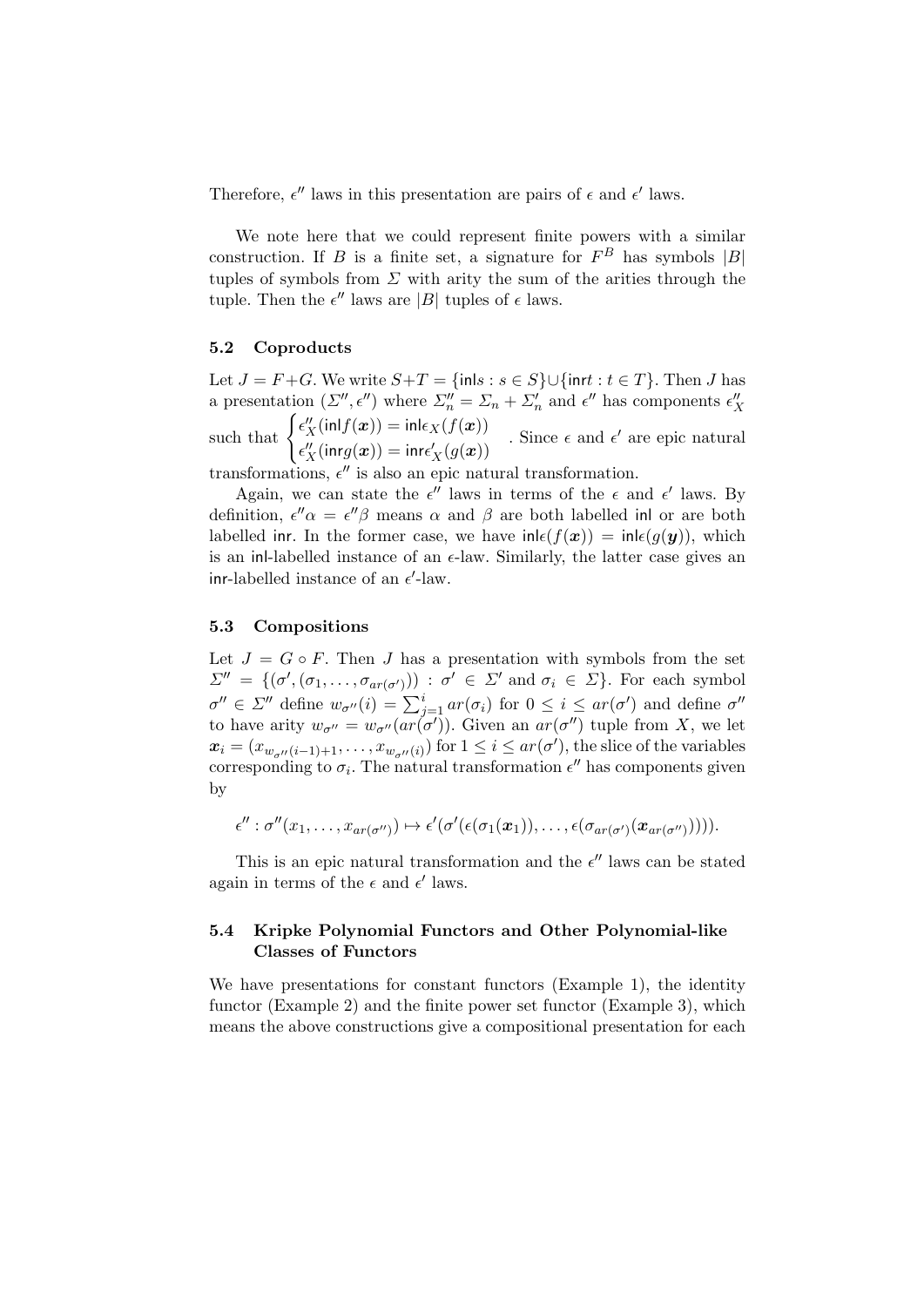of the Kripke polynomial functors. Due to the previous section, we know bisimulation up to those presentations is a sound and complete proof system.

*Example 12.* Consider the functor  $F = A \times \mathrm{Id}^B$  where B is finite. Following the constructions above,  $F$  has a presentation with function symbols  $\Sigma = \Sigma_{|B|} = \{(a, \beta) : a \in A, \beta : B \to \{*\}\}\$ and equations  $\epsilon((a, \beta)(x)) =$  $\epsilon((a',\beta')(\boldsymbol{x'}))$  iff  $a = a'$  and  $\boldsymbol{x} = \boldsymbol{x'}$ . Since there is only one function  $\beta: B \to \{*\}$ , we might as well omit that part of the function symbol and abbreviate  $(a, \beta)$  by just a, still with arity  $|B|$ .

Suppose we had a specification in this signature, like

$$
d(x) = a(\overbrace{x, \ldots, x}^{|B|}) \qquad d(y) = a(\overbrace{z, \ldots, z}^{|B|}) \qquad d(z) = a(\overbrace{y, \ldots, y}^{|B|})
$$

The complete relation on  $\{x, y, z\}$  is a bisimulation up to presentation for this specification, since for each pair of variables, all corresponding variable pairs in the definitions are in the relation. Hence we can conclude these variables all have the same image in the final coalgebra.

The constructions above generalize previous results about inductive classes of functors since they assure us a compositional proof system exists for any inductive class using any of those formation rules.

# 6 Conclusion and Future Directions

In this paper, we presented a sequent-style deduction system for reasoning about behavioural equivalence of points in coalgebras and specifications of finitary functors in Set. This system was based on a relaxed version of  $H_{\Sigma}$ -bisimulations which nicely coincide with F-bisimulations called bisimulations up to presentation. We demonstrated this proof system was sound and complete for finitary functors preserving weak pullbacks. We also demonstrated that three common operations on functors have uniform effects on both the signature and equations in a presentation.

One restriction in our setting we would like to remove is the totality restriction. Since our specifications are defined with a (total) function, there is exactly one related coalgebra and each variable has exactly one interpretation in a final coalgebra. This makes strong soundness and completeness results decidedly less satisfying—either the assumptions are true or false of the single model of the specification. By removing the totality restriction, we could get more meaningful strong soundness and completeness.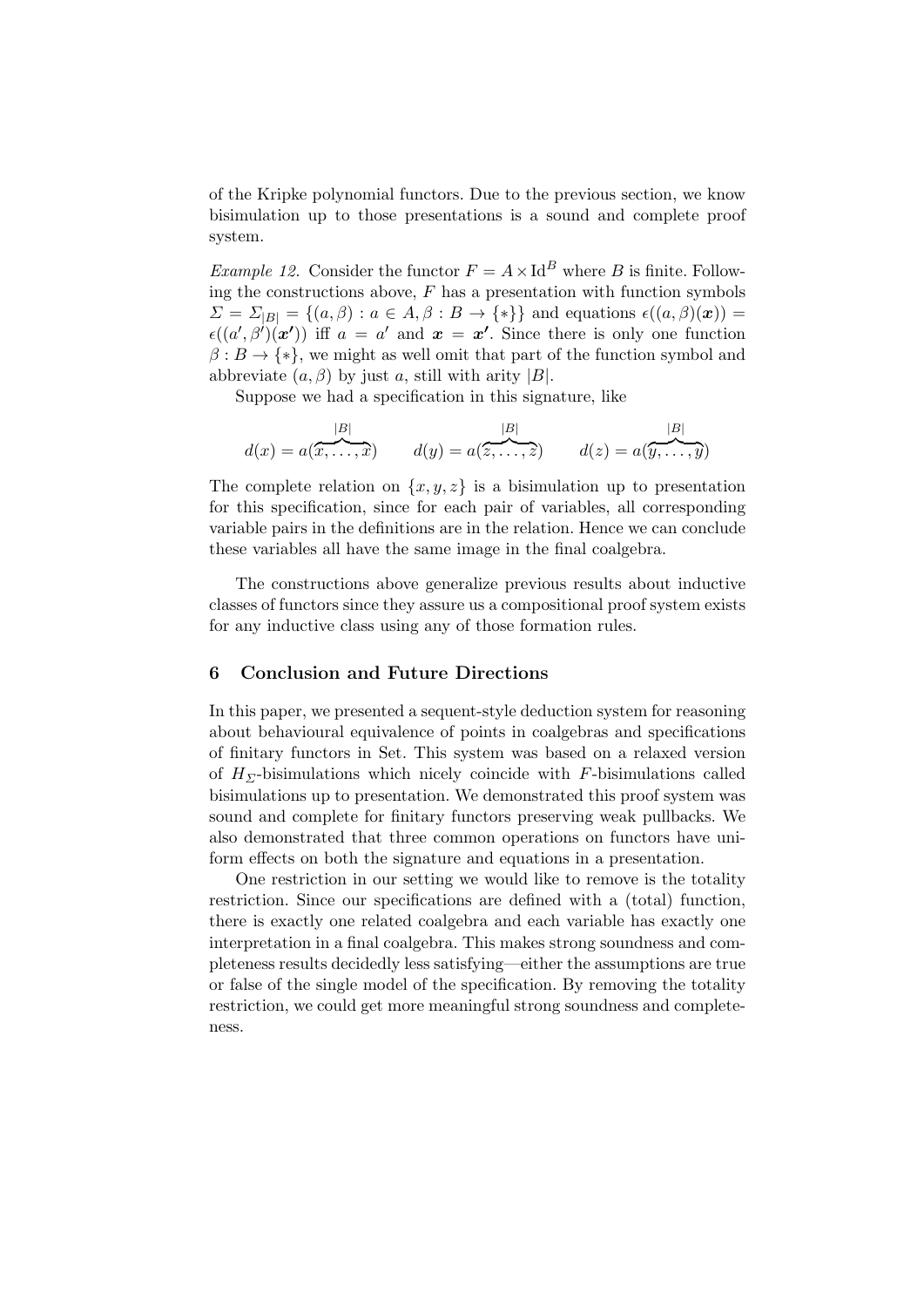Another more practical advantage of partial specifications is the ability to detect equality even in circumstances where values of certain variables are not known or are irrelevant. For example, from

$$
d(x) = 1 : \mathrm{zip}(y, z) \qquad d(y) = 1 : \mathrm{zip}(x, z)
$$

we would like to be able to conclude  $\vdash x = y$  even if the value of z is not specified.

We implicitly used the fact that finitary functors have flat presentations. That is, each point in  $FX$  is an image of a point in  $H_{\Sigma} X$  and all equations necessary for the presentation are between flat terms. Flat signatures are not always the most natural though, sometimes one would like to use zip terms like  $0 : zip(1 : x, zip(y, y))$ , where we have three function symbols:  $\Sigma_1 = \{0 : 1 : \}$  and  $\Sigma_2 = \{zip\}$ . Then some non-flat equations are necessary to capture all the truths of the system. How many more modifications are necessary to deal successfully with specifications in  $X \to T_{\Sigma}X$  instead of  $X \to H_{\Sigma}X$ ?

We are also interested in contexts beyond Set, particularly Vect. Milius [6] extended the expression calculi of Bonsangue et al. [4, 5] to vector space coalgebras of the functor  $FX = \mathbb{R} \times X$ , providing a sound and complete system for reasoning about stream circuits. We have some hope that by combining our approach with the general definition of signature from Kelly and Power [16] we might be able to devise a system usable in more categories than Set.

There are also a couple of generic questions suggested by this work. Here we utilized the quotient relationship  $\epsilon : H_{\Sigma} \to F$  to relate  $H_{\Sigma}$ - and F-bisimulations. Do other relationships between functors yield interesting interplay between their coalgebras? Additionally, many of the results here suggest a connection to bisimulation up to literature. How does bisimulation up to presentation fit into the theory of enhanced bisimulations?

### Acknowledgements

I owe thanks to Alexandra Silva for helpful conversations at WoLLIC at the start of this project and to Larry Moss for his expertise and encouragement throughout. Thanks also to the anonymous referees for their careful reading and thoughtful comments.

# References

1. Jiří Adámek, Stefan Milius, and Lawrence S Moss. On finitary functors and their presentations. In Coalgebraic Methods in Computer Science, pages 51–70. Springer, 2012.